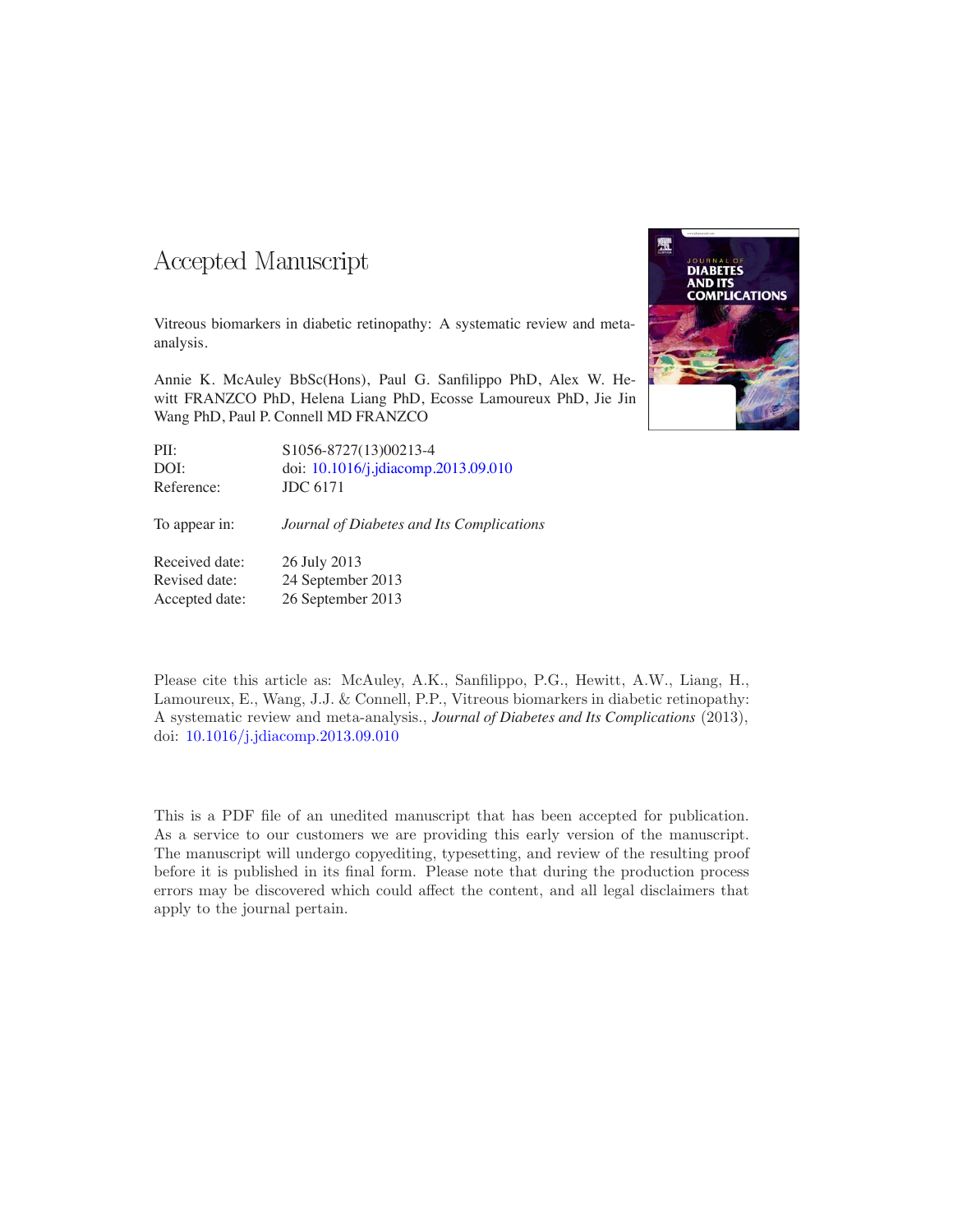#### **Vitreous biomarkers in diabetic retinopathy: A systematic review and metaanalysis.**

Annie K. McAuley BbSc(Hons), Paul G. Sanfilippo PhD,  $^{1,2}$  Alex W. Hewitt FRANZCO PhD,<sup>1,2</sup> Helena Liang PhD,<sup>1</sup> Ecosse Lamoureux PhD,<sup>1</sup> Jie Jin Wang PhD,<sup>1,3</sup> Paul P. Connell MD FRANZCO.<sup>1,4</sup>

1. Centre for Eye Research Australia, The University of Melbourne, Royal Victorian Eye & Ear Hospital, East Melbourne, AUSTRALIA

2. Lions Eye Institute, Centre for Ophthalmology and Visual Science, University of Western Australia, Australia.

3. Centre for Vision Research, Department of Ophthalmology and Westmead Millennium Institute, University of Sydney, Westmead, AUSTRALIA.

4. Mater Misericordiae University Hospital, Dublin, IRELAND

#### **GRANT SUPPORT**

Example of the Mexican Health Assistance Foundation<br>
2. Contexnel Manufold Manufold Manufold Manufold Manufold Manufold Manufold Manufold Manufold Manufold Manufold Manufold Manufold Manufold Manufold Manufold Manufold Man This research was supported by the American Health Assistance Foundation, Pfizer Australia and National Health and Medical Research Council Centre for Clinical Research Excellence– Translational Clinical Research in Major Eye Diseases. AKM is supported by Australian National Health and Medical Research Council Postgraduate Scholarship.

CORRESPONDENCE: Annie McAuley. Centre for Eye Research Australia Royal Victorian Eye and Ear Hospital 32 Gisborne Street, East Melbourne, Victoria, Australia 3002

Telephone: +61 3 9929 8157 Fax: +61 3 9929 8711 Email: amcauley@unimelb.edu.au

Word count: 3624 Number of Tables: 1 Number of Figures: 2 Online Supplemental Data Reference List: 1 Online Supplemental Data Number of Tables: 2 Supporting Data Number of Figures: 8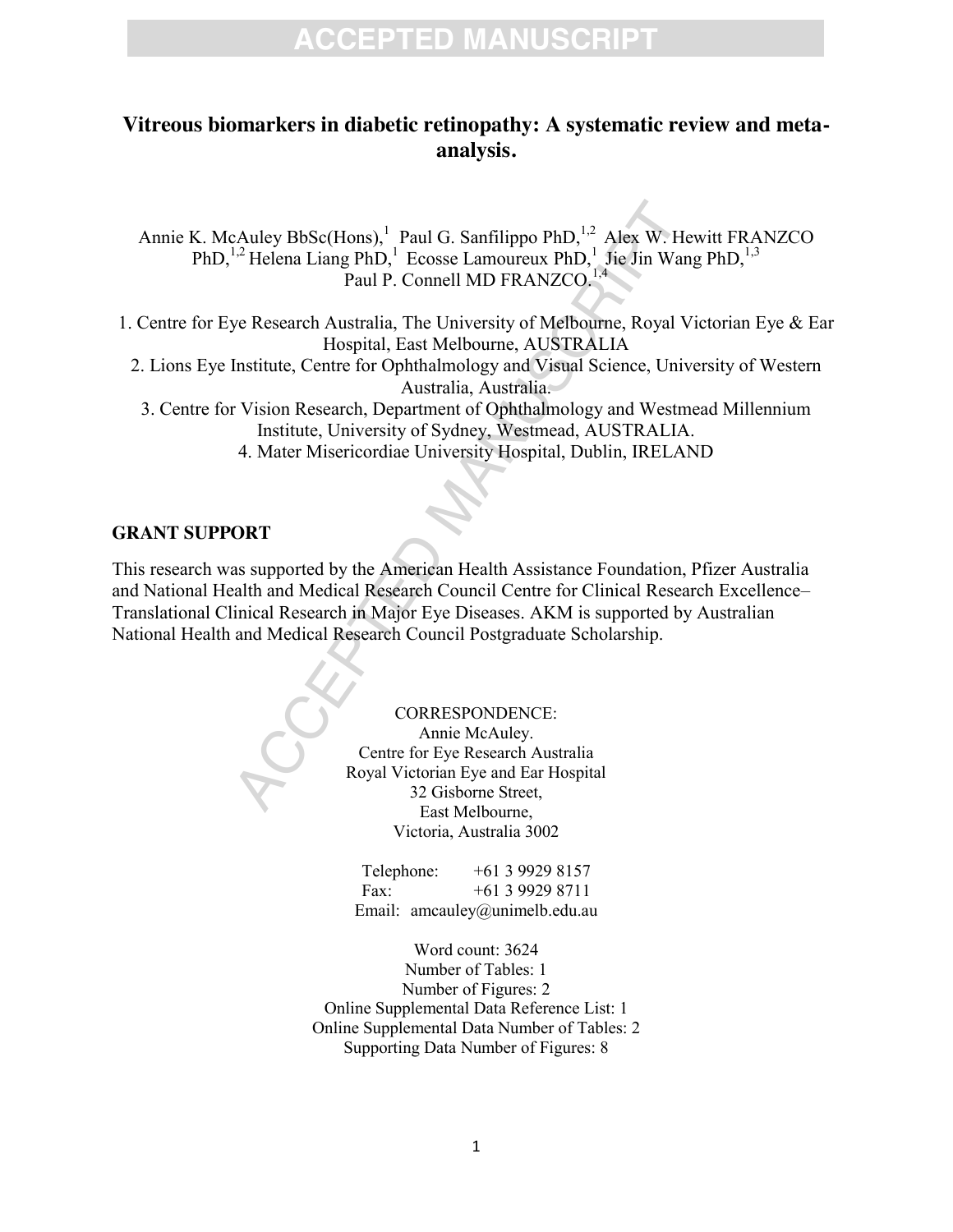#### **ABSTRACT**

athy (DR) in the vitreous, and to explore the molecular<br>bound to be consistently associated with DR. Relevant data<br>were searched for all published articles investigating molecular<br>ted with DR. Based on set exclusion/inclu The aim of this study was to perform a systematic meta-analysis of biomarkers investigated with diabetic retinopathy (DR) in the vitreous, and to explore the molecular pathway interactions of these markers found to be consistently associated with DR. Relevant databases [PubMed and ISI web of science] were searched for all published articles investigating molecular biomarkers of the vitreous associated with DR. Based on set exclusion/inclusion criteria available data from studies with human vitreous samples were extracted and used for our meta-analysis. The interactions of significant biomarkers in DR were investigated via STRING and KEGG pathway analysis. Our meta-analysis of DR identifies eleven biomarkers as potential therapeutic candidates alternate to current anti-VEGF therapy. Four of these are deemed viable therapeutic targets for PDR; ET receptors (ET A and ET B), anti-PDGF-BB, blocking TGF-β using cell therapy and PEDF. The identification of supplementary or synergistic therapeutic candidates to anti VEGF in the treatment of DR may aid in the development of future treatment trials.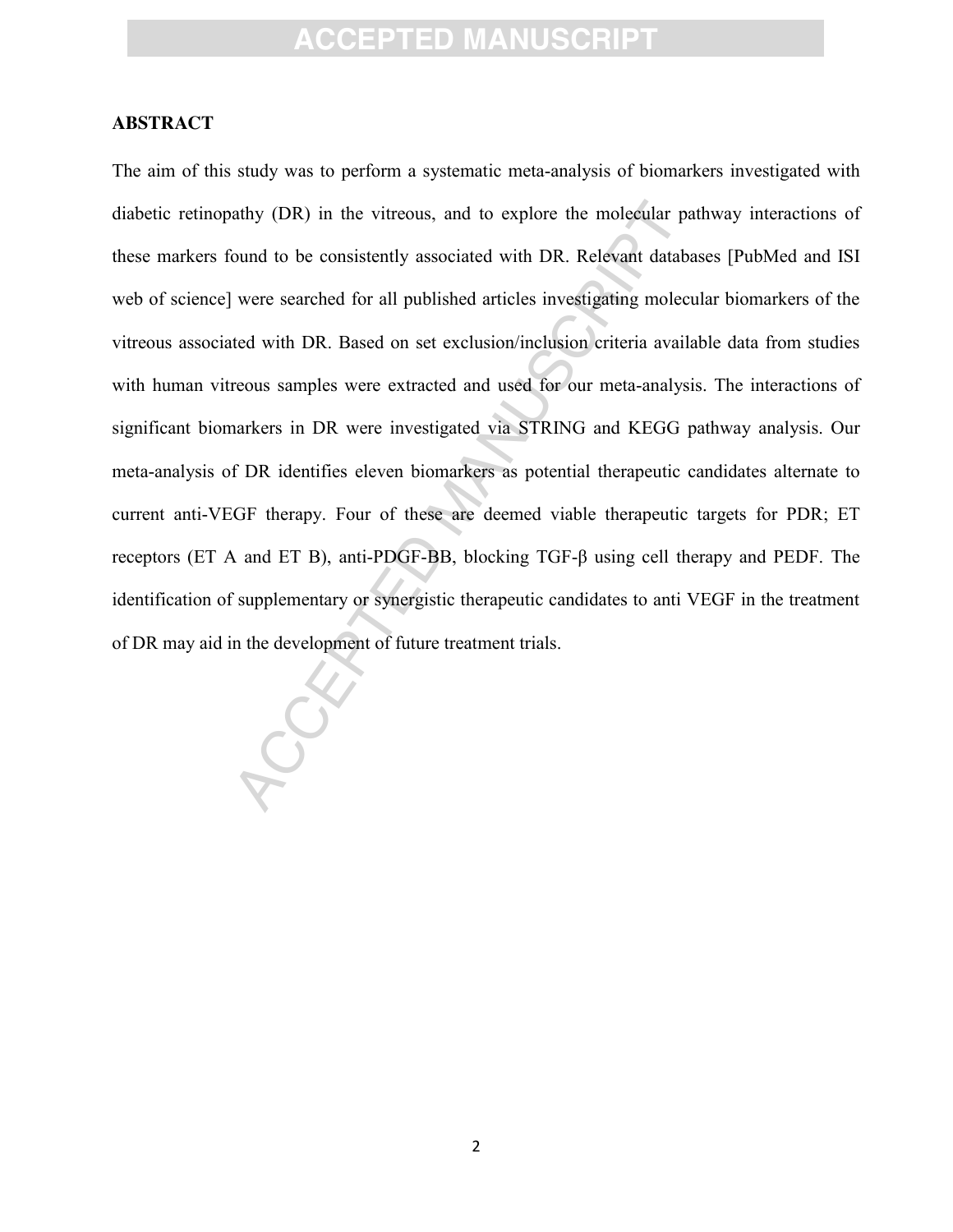#### **INDRODUCTION**

S (DM) and threatens the vision of an estimated 101 milliontately one third of adults in the United States of America wevalence of 155 million is expected by 2030 [1, 3]. Vision her proliferative DR (PDR) or diabetic macul Diabetic retinopathy (DR) is a common complication of both type 1 (T1DM) and type 2 (T2DM) diabetes mellitus (DM) and threatens the vision of an estimated 101 million people worldwide [\[1,](#page-16-0) [2\]](#page-16-1). Approximately one third of adults in the United States of America with DM have DR and a worldwide prevalence of 155 million is expected by 2030 [1, 3]. Vision loss from DR can occur due to either proliferative DR (PDR) or diabetic macula edema (DME), which both often manifest together, suggesting some commonality in causative and pathogenetic factors. However, while the importance of optimal glycemic and hypertension control in the prevention of DR and DME progression is well documented, clinically it is difficult to predict the clinical course of DR in some patients based on published risk factors [4-6]. This has encouraged the scientific study of local metabolic factors in the eye in an attempt to better understand the pathogenesis of DR.

Regarding vitreous dynamics and retinal interplay, it has long been recognized that vascular endothelial growth factor (VEGF) plays a crucial role in diabetic eye disease pathogenesis [7]. VEGF has been shown to stimulate neovascularisation and vascular permeability, causative in both PDR and DME. Following identification of VEGF both intraocular and systemically, anti-VEGF therapy has been increasingly utilized to inhibit retinal angiogenesis in PDR, and stabilize leakage in DME in affected cohorts. However, although anti-VEGF is effective for DR treatment and represents a paradigm shift in effective therapy, adverse effects have been noted namely; the slight but identifiable increased risk of tractional retinal detachment in vulnerable PDR cases, and thromboembolic events from systemic uptake [\[8-12\]](#page-16-5). As VEGF has the ability to cross the blood-retinal barrier it could be detrimental on the vascular and neural tissue [\[13,](#page-16-6) [14\]](#page-16-7). Additional limitations include the short effective duration of therapy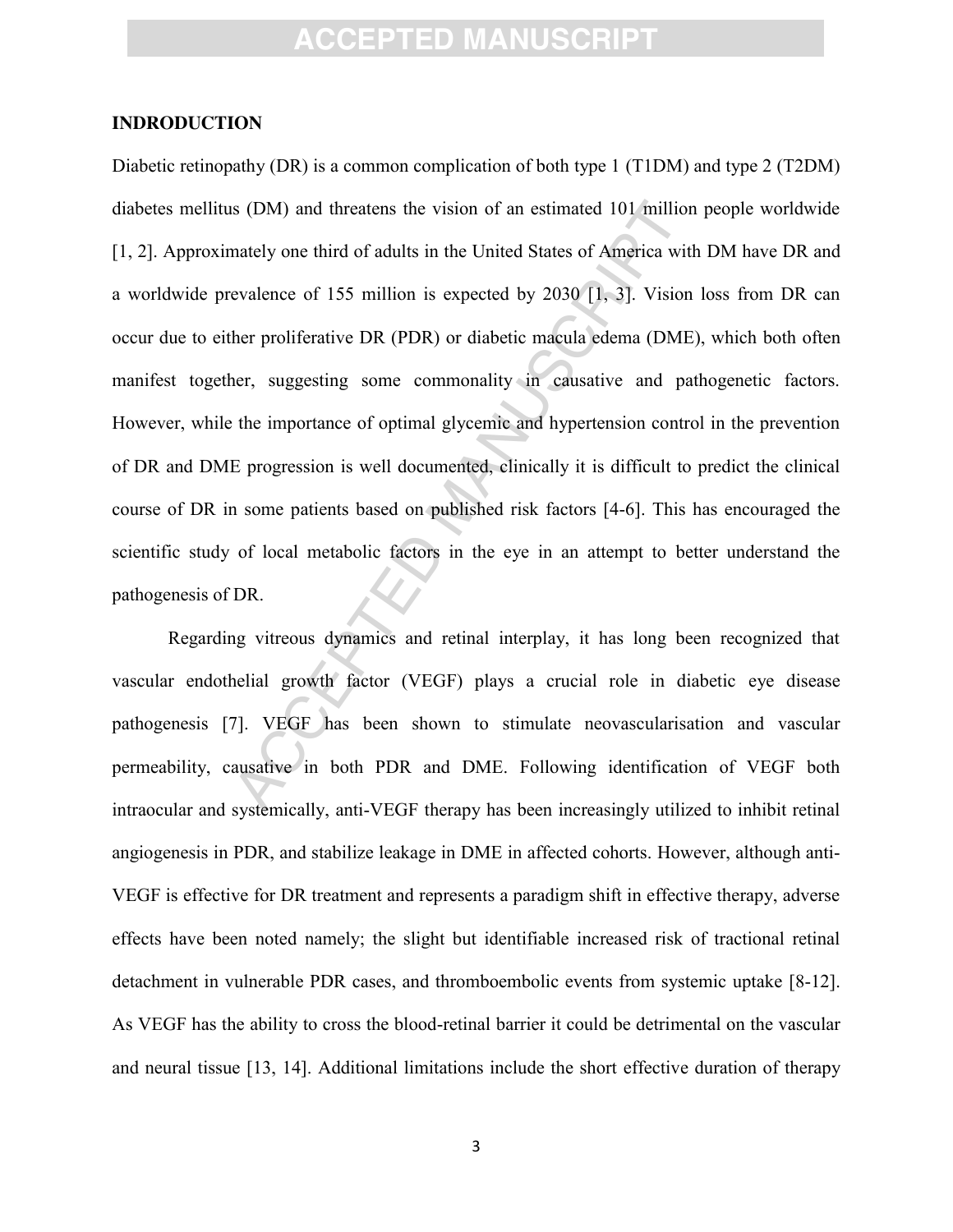necessitating frequent administration, and those subsets of patients that fail to effectively respond to anti-VEGF treatments and are thus refractory to therapy [\[8,](#page-16-5) [12,](#page-16-8) [13\]](#page-16-6). Therefore, newer alternate therapies for DR would provide additional therapeutic agents in the treatment of DR.

New all provide additional therapeutic agents in the treatment<br>
all biomarkers associated with DR may allow synergi<br>
ancement of biomarker activity improving the clinical phe<br>
1 the vitreous, particularly in relation to PD Additional biomarkers associated with DR may allow synergistic pharmacological blockade or enhancement of biomarker activity improving the clinical phenotype. Identification of biomarkers in the vitreous, particularly in relation to PDR may allow an assessment of ocular specific therapy for vision loss in PDR. Identification of such biomarkers may thus aid in early detection, risk prediction in high risk patients, future treatment options and increase our understanding of disease pathogenesis, bridging the gap between epidemiological studies and risk factor prediction for progression.

Herein, we report on a systematic review and meta-analysis of molecular biomarkers for DR found in the vitreous. The aim of this study was to identify markers which are consistently associated with DR throughout various populations and conditions; define their molecular interactions; and further explore relevant pathological pathways and alternate therapies for DR.

#### **MATERIALS AND METHODS**

*Search strategy and eligibility criteria* This systematic review was performed in accordance with the PRISMA guidelines [\[15\]](#page-16-9). Published articles were extracted from the following databases: PubMed (NL) (http://www.ncbi.nlm.nih.gov/*pubmed)*; science citation index at web of science (ISI) (http://apps.isiknowledge.com); web of science (ISI) (http://apps.isiknowledge.com); Cochrane Library (http://acc.cochrane.org/cochrane-library). The following search terms: "biomarker"; "antibody"; "protein"; "histone"; "epigenetic", "RNA", were searched independently with the terms "vitreous", "diabetic retinopathy" and "human" and repeated using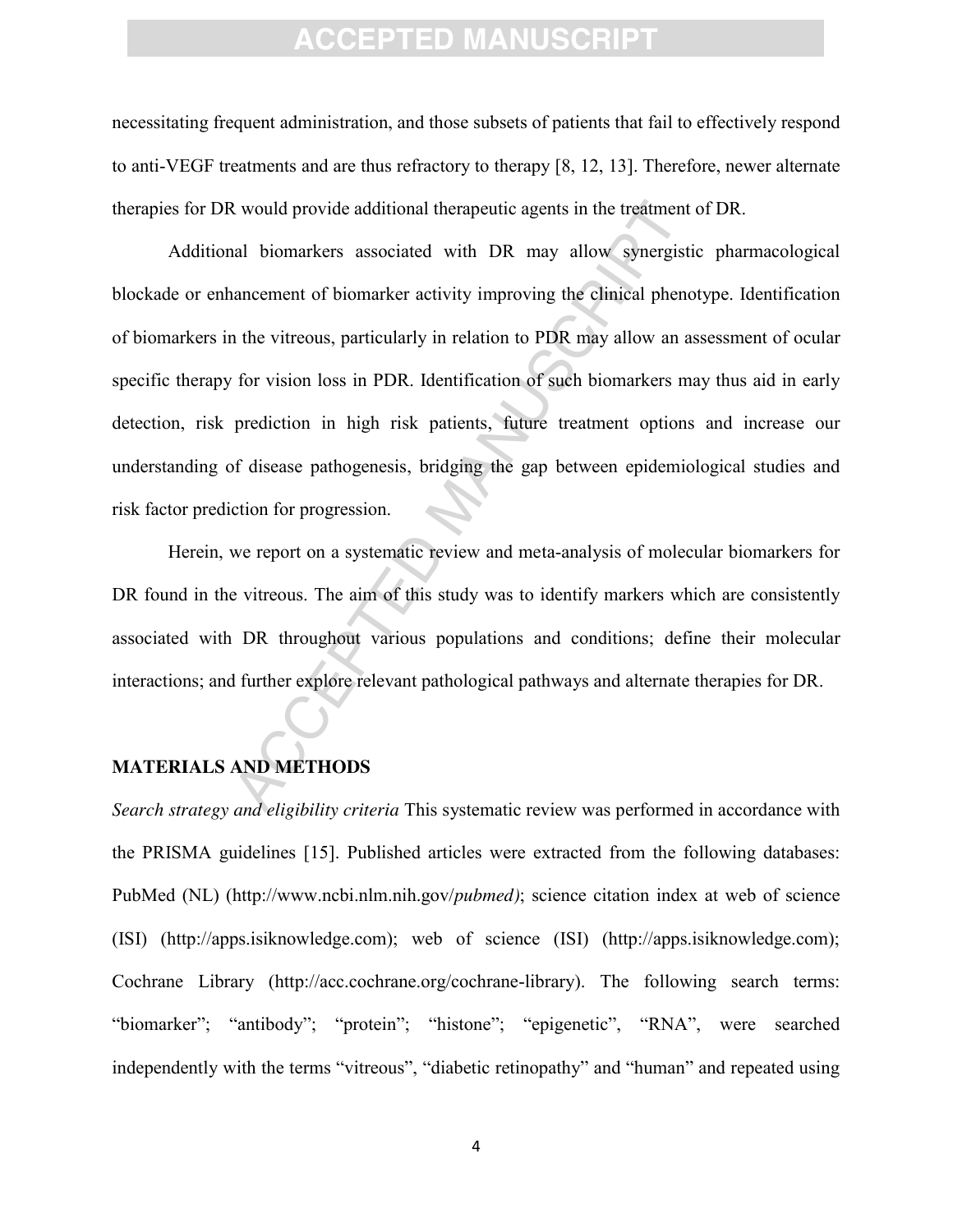the term "patient". Search dates were left open (1963 until Sep 2012) to include all available research. All articles were retrieved and then searched for duplicates, firstly using Endnote's Endnote X3, (Thomson Reuters, Carlsbad, CA, USA). Subsequent manual checking of title, year of publication and author was conducted.

Articles were grouped based on title and abstract screening. Inclusion criteria were defined as; research presenting results from non-genetic, human, vitreous samples (Figure I). Exclusion criteria included; in vitro/in vivo studies, review articles, diabetic studies with no reference to DR, interventional clinical trials with pharmacological agents, and DR as mentioned in other non-diabetic diseases.

Momson Reuters, Carlsbad, CA, USA). Subsequent manual and author was conducted.<br>
were grouped based on title and abstract screening. In<br>
arach presenting results from non-genetic, human, vitreou.<br>
rai included; in vitro/in *Data Extraction* Data from all eligible studies were entered into a database and grouped according to author, year, biomarker, the severity of DR and type of DM. Following data entry, one in five papers were randomly selected for an independent checking of extraction errors prior to analysis. Recorded characteristics included study demographic features; sample size, age range, DM duration, DM subtype and HbA1c levels. For each investigated molecular biomarker, the mean, standard deviation (SD), range, confidence interval (CI) and reported significant level *p*-values was recorded for each study group reported, where applicable. A completed dataset was defined as a p-value and or a mean, standard and deviation with the unit of measure. Given the change in molecular nomenclature with time, and different abbreviations of the same biomarker across articles, all biomarkers studies were assessed for consistency using the UniProt [\(http://www.uniprot.org/\)](http://www.uniprot.org/) and NCBI [\(http://www.ncbi.nlm.nih.gov/\)](http://www.ncbi.nlm.nih.gov/) databases. Markers with three or more datasets per sub-group were included in the meta-analysis.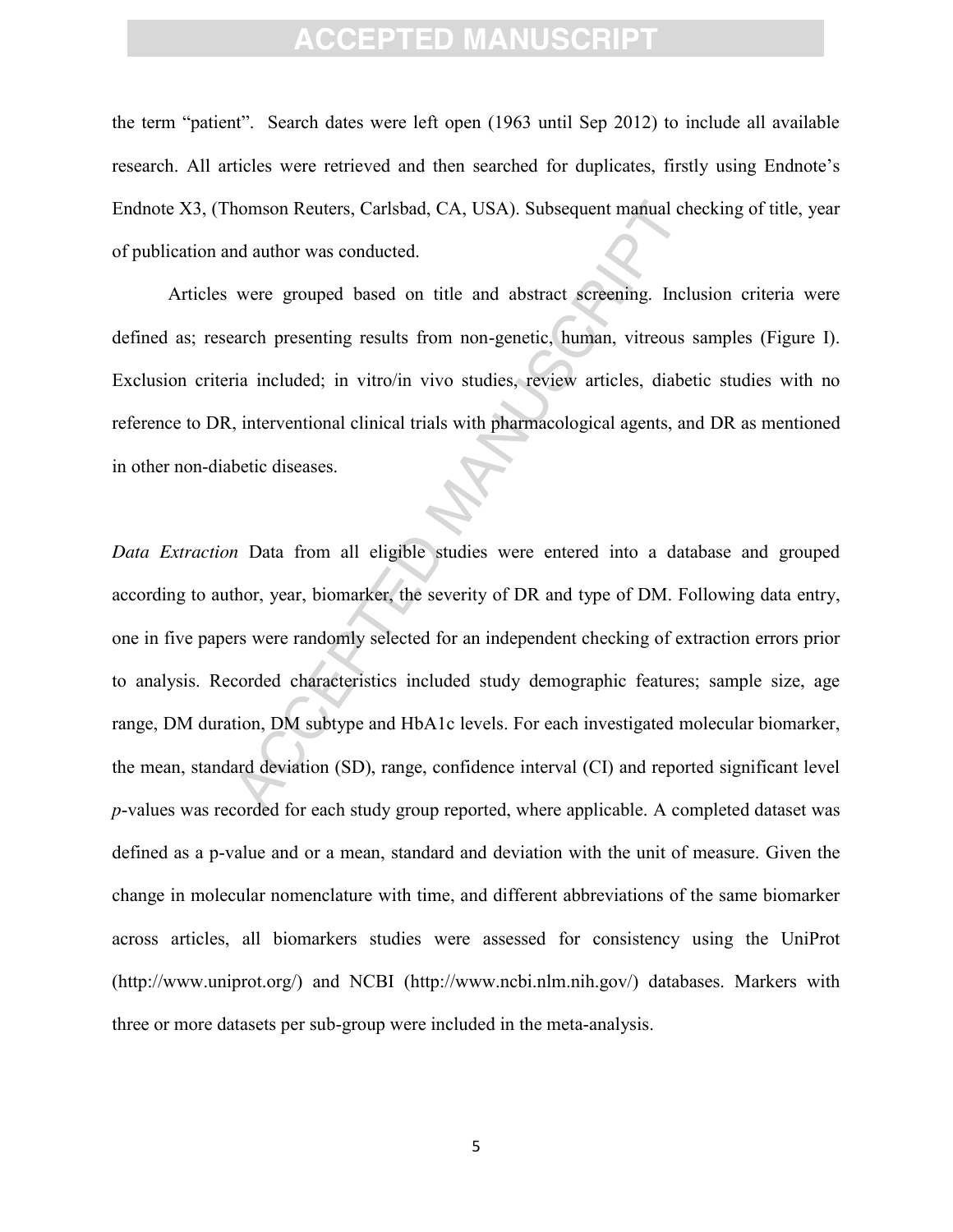curred to ensure homogeneity of units between studies for<br>
data were categorized by type of DM (TIDM and T2DM<br>
DR severity unspecified, non-PDR (NPDR); and PDR)<br>
tudies stratified by DM subtype (TIDM and T2DM) and by<br>
roup *Statistical analysis* Data were sub-grouped into biomarkers based on their unique UniProt or NCBI number. Within each biomarker subgroup the units of measure were standardized. Unit conversions occurred to ensure homogeneity of units between studies for each biomarker. For each biomarker, data were categorized by type of DM (T1DM and T2DM) and severity of DR (none; DME, DR severity unspecified, non-PDR (NPDR); and PDR). Comparisons were performed for studies stratified by DM subtype (T1DM and T2DM) and by study control group. These control groups were classified as being either diabetic patients without retinopathy or nondiabetic patients without retinopathy undergoing vitreoretinal surgery (macular hole, epiretinal membrane or retinal detachment).

Where possible mean fold change (MFC) between case and control groups was calculated from the weighted means and standard deviation, and forest and funnel plots were constructed in the Cochrane program Revman (http://ims.cochrane.org/revman). The Stouffers's method was run using R statistical package (http://www.r-project.org/) for the remaining analysis, which uses weighted z scores from the p-values of each individual study analysis [16]. A p value  $\leq 0.05$  was considered statistically significant in all analyses.

*Pathway analysis* Using the Search Tool for the Retrieval of Interacting Genes/Proteins (STRING) version 9.0 (http://string-db.org*)*, a database which categorizes direct (physical) and indirect (functional) associations for known and predicted gene and protein expression interactions. Interactions are derived from four source types; genomic context, high-throughput experiments, conserved co-expression and previous published knowledge. To explore potential biological functional pathways with clusters of biomarkers a Kyoto Encyclopedia of Genes and Genomes (KEGG) pathway analysis was run using GeneTrail [\(http://genetrail.com\)](http://genetrail.com/). The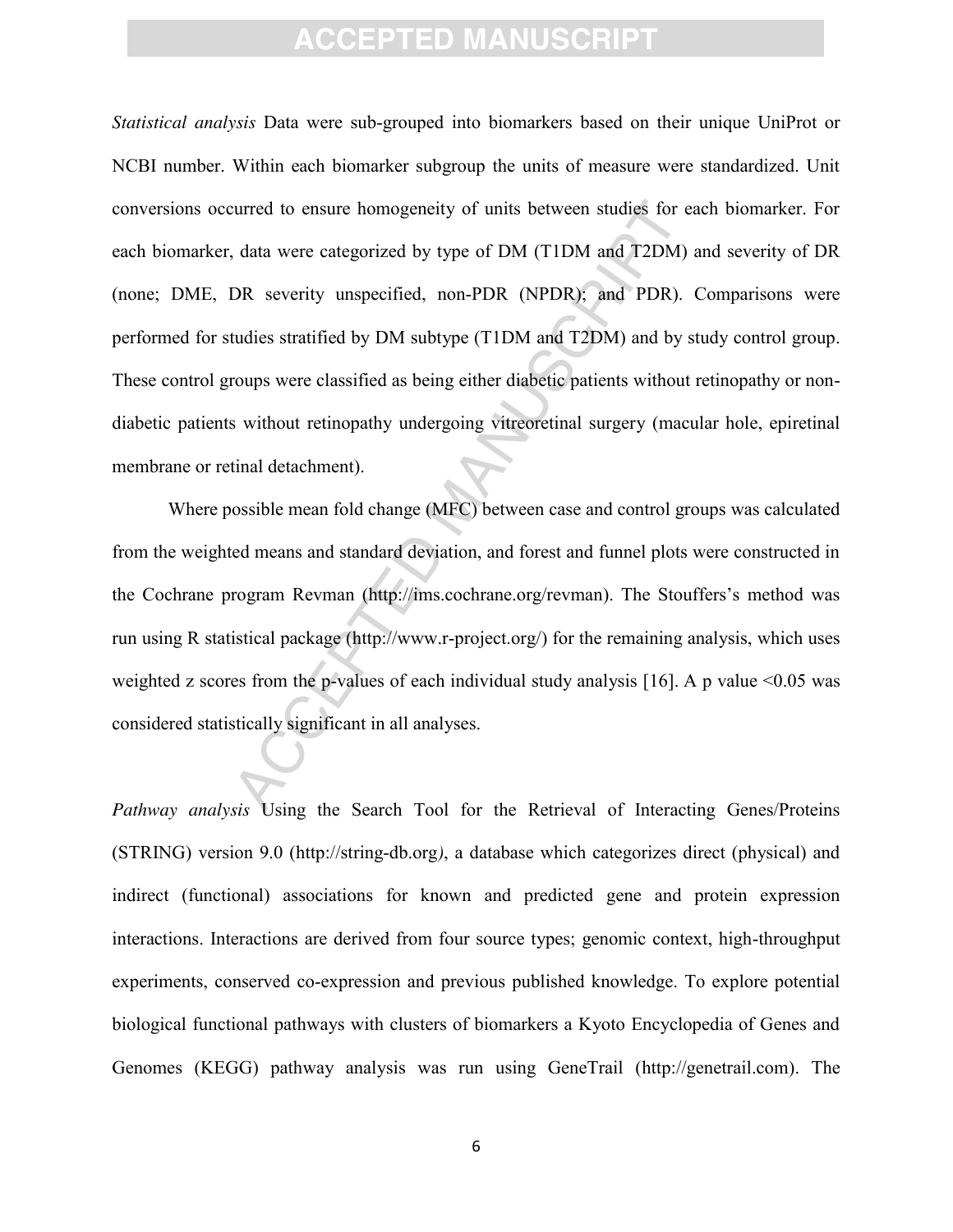identified proteins significantly associated with PDR (P15692; P05231; P10145; P14210; P01137; P01375; P36955; P05305; P01588; A0PJJ7; P01127; Q6UZ82) were run against the allGenes reference set, using a false discovery rate adjustment with a p-value < 0.05.

#### **RESULTS**

ice set, using a false discovery rate adjustment with a p-value and *quantitative assessment* After the exclusion of duplice were identified. The search yield and primary reasons for experieve of the abstracts, 222 clinica *Systematic review and quantitative assessment* After the exclusion of duplicate references, a total of 870 studies were identified. The search yield and primary reasons for exclusion are presented in Figure 1. On review of the abstracts, 222 clinical trials, 68 reviews, 88 in vitro/in vivo studies were excluded. Of the remaining, 84 studies were published in languages other than English, 15 were solely genetic and 67 had vitreous data previously reported, and were therefore excluded. After full text review, a further 11 studies had major contrary variables, such as drug delivery trials, compromising their generalizability and were therefore excluded. A total of 293 studies were found to meet our full inclusion criteria. Therefore, from 293 articles that underwent full test assessment 118 articles with 389 complete datasets could be included. There were 154 biomarkers identified in association with DR, and of these 15 had been reported from more than three independent samples from separate studies. A total of 12 biomarkers were assessable in relation to PDR in T1DM & T2DM combined, one biomarker in PDR T2DM, one in NPDR in T2DM; compared with non-diabetic mellitus patients who underwent vitrectomy (non-DM vitrectomy control); macular hole, epiretinal membrane or retinal detachment. For DME, one biomarker was assessable in T2DM compared to diabetics with and without retinopathy controls. A summary of the characteristics of all studies included is displayed in online supplemental data Table 1.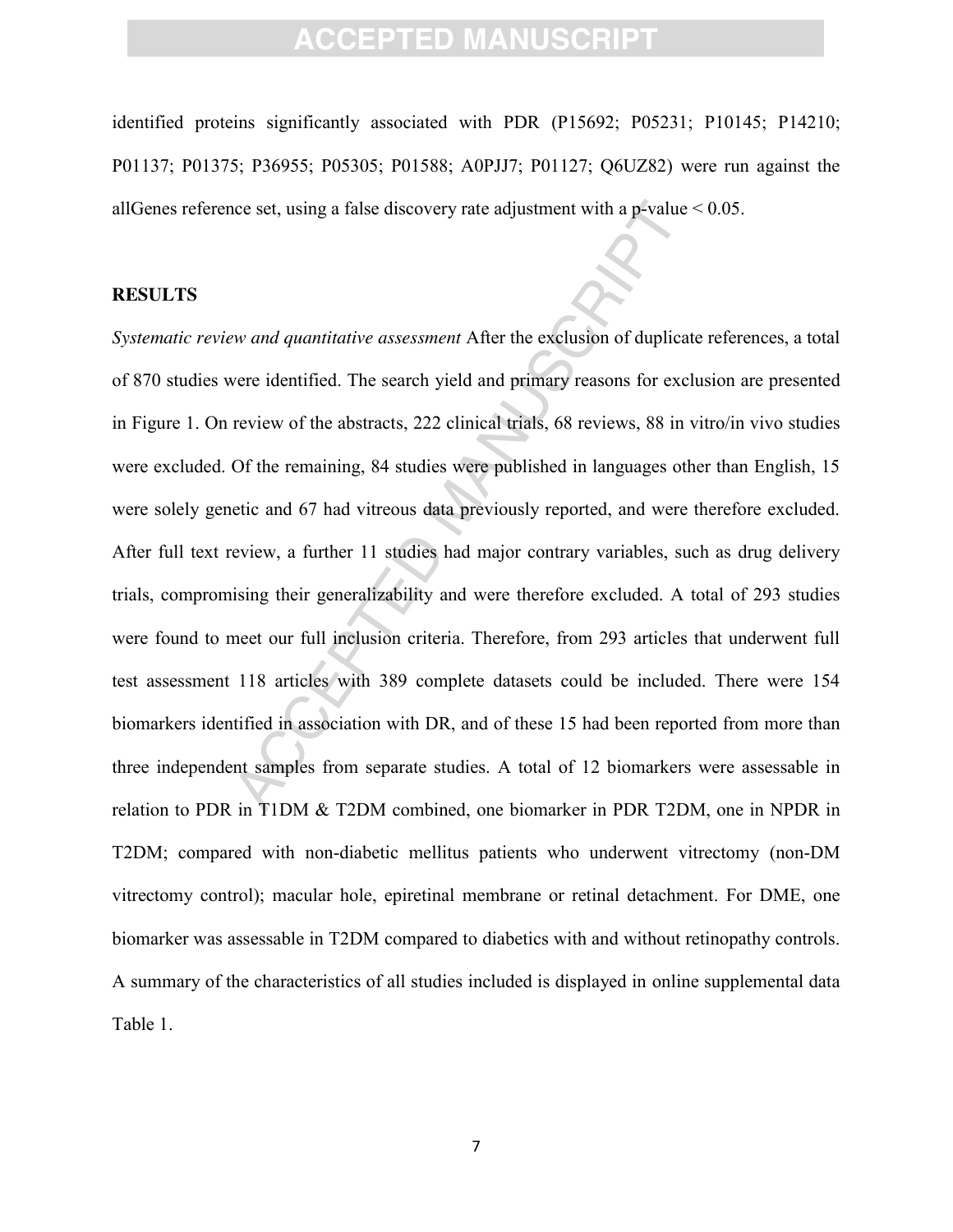dy increased in the vitreous of those with PDR in T1DM at<br>to non-DM vitrectomy control groups; VEGF, interleukin-<br>oietin (EPO), platelet-derived growth factor BB ehain (PD<br>in-1 (ET-1), monocyte chemotactic protein 1 (MCP-Meta-analysis results relative to all non-DM vitrectomy controls for 15 datasets assessable in the PDR, NPDR and DME categories are presented in Table 1. Ten biomarkers were significantly increased in the vitreous of those with PDR in T1DM and T2DM combined, when compared to non-DM vitrectomy control groups; VEGF, interleukin-6 (IL-6), interleukin-8 (IL-8), erythropoietin (EPO), platelet-derived growth factor BB chain (PDGF-BB), nitric oxide (NO), endothelin-1 (ET-1), monocyte chemotactic protein 1 (MCP-1), transforming growth factor beta (TGF-β), and tumor necrosis factor alpha (TNF-α). Pigment epithelium derived factor (PEDF) and hepatocyte growth factor (HGF) were significantly decreased in the vitreous of those with PDR in T1DM and T2DM combined, when compared to non-DM vitrectomy controls. Similarly, PEDF was decreased in the vitreous of those with DME in T1DM and T2DM combined when compared to non-DM vitrectomy controls. VEGF was also significantly increased in the vitreous of T2DM with PDR, and not significantly increased in the vitreous of those with NPDR in T1DM and T2DM combined, when compared to non-DM vitrectomy controls.

*Molecular pathway analysis* The STRING pathway analyses for the 12 biomarkers significantly associated with T1DM and T2DM in PDR are illustrated in *Figure 2*. STRING pathway analysis revealed VEGF could be activated by IL-6, IL-8, HGF, EPO,  $TNF-\alpha$ , ET-1, and inhibited by HGF and ET-1. IL-8 can be activated by VEGF, TNF-α, HGF and ET-1. IL-6 can be activated by ET-1, TNF-α, MCP-1, and inhibited by HGF. MCP-1 can be activated by IL-6, IL-8 and inhibited by TNF- $\alpha$ . PEDF can be activated by VEGF. TNF- $\alpha$  can be inhibited by EPO. Interaction effects were found between a number of proteins (in particular: PDGFBB with HGF;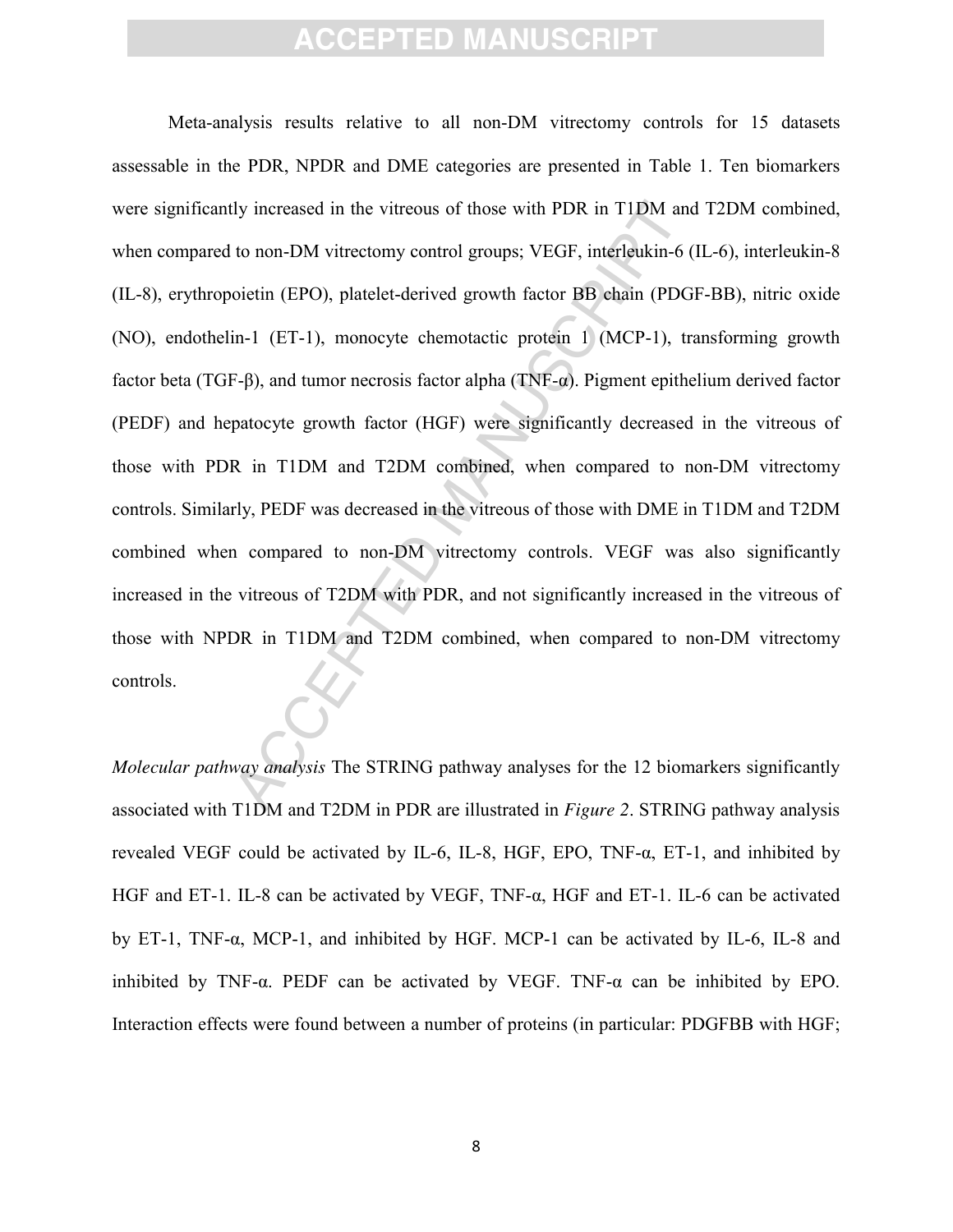PDGFBB with IL-6; ET-1 with NO; TNF- $\alpha$  with HGF; IL-8 with II-6; TGF-β with IL-6; TNF- $\alpha$ with ET-1; and IL-6 with EPO).

The KEGG pathway analyses for the 12 biomarkers significantly associated with T1DM and T2DM in PDR is presented in online supplemental data Table 2. Analyses revealed that the cytokine-cytokine receptor interaction pathway was significantly involved  $(p=3.16 \times 10^{-10})$  in association with 9 of the PDR associated proteins; VEGFA, IL-6, IL-8, HGF, TNF-α, TGF-β, EPO, PDGFBB, MCP-1. Further, it highlighted that  $TNF-\alpha$  is also involved in the T1DM pathway.

#### **DISCUSSION**

GG pathway analyses for the 12 biomarkers significantly as<br>
DR is presented in online supplemental data Table 2. Anal,<br>
ne receptor interaction pathway was significantly involved<br>
19 of the PDR associated proteins; VEGFA, An assessment of biomarkers in the vitreous associated with PDR, NPDR and DME has allowed for the identification of robust candidates for ocular specific markers of vision loss in patients with DR. Our meta-analysis supports the strong association between PDR and VEGF-A in the vitreous, but showed there was no statistically significant association with the less severe phenotype (NPDR). Various therapies have been proposed for modulating high levels of intraocular VEGF in PDR [17, 18]. Although, intravitreal anti-VEGF is currently being used in PDR treatment, anti-VEGF delivered intravenously has also shown some efficacy in advanced stages of DR [17, [19\]](#page-16-12). Therapeutic targeting of VEGF receptors, to modulate response, have proved effective in a mouse model of retinal ischemia, suggesting gene therapy may have an important role in the treatment of PDR in the future [\[20\]](#page-16-13). Further, our results reveal there are eleven statistically significant biomarkers for PDR and one for DME, apart from VEGF, as potential therapeutic candidates for these two conditions. We will discuss each of these candidates and provide information on their interaction with VEGF.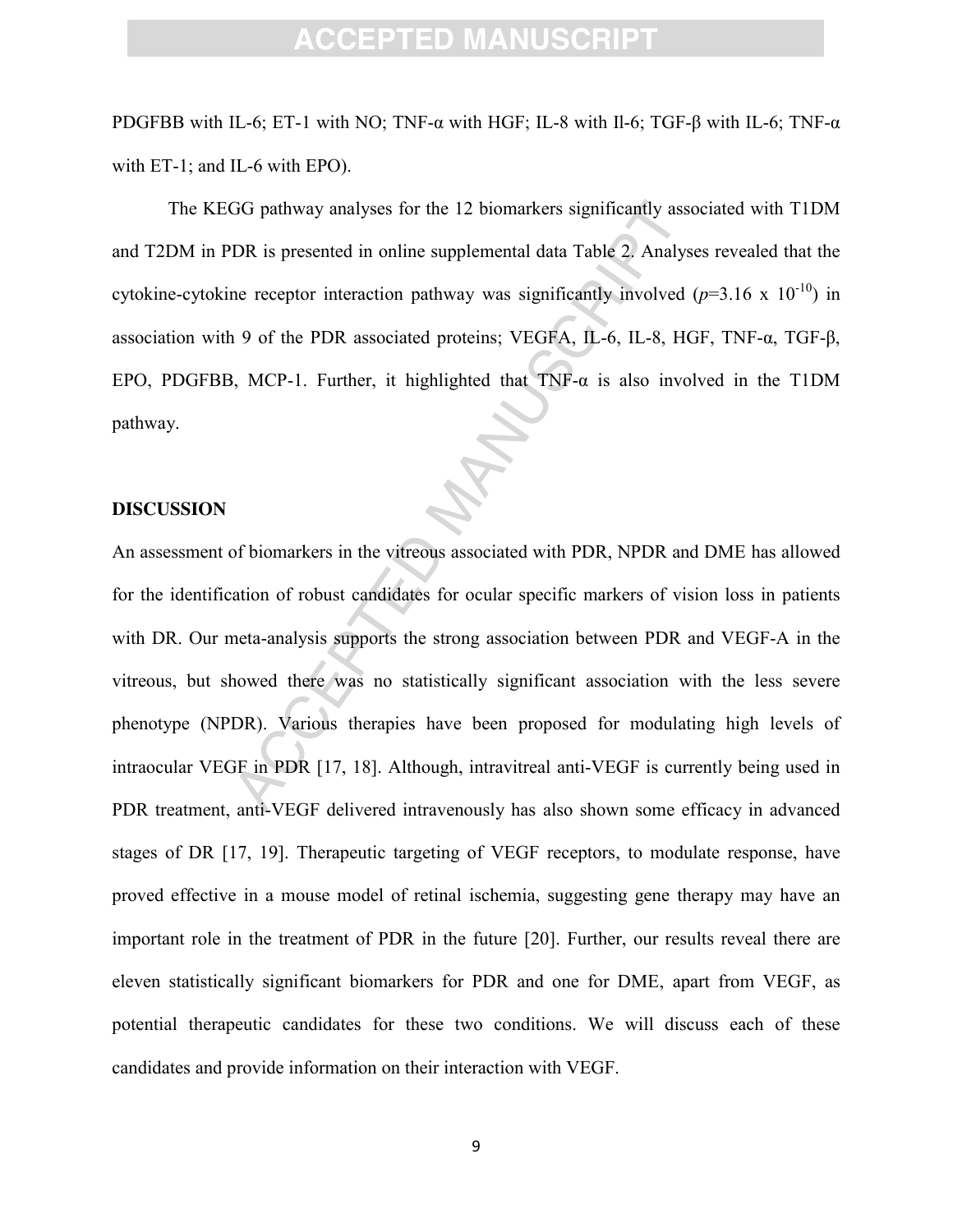<sup>2-</sup>α, HGF. One biomarker, MCP-1, interacts indirectly with<br>NF- $\alpha$  and MCP-1 are important mediators of the imate imn<br>unctional cytokines IL-6 and HGF act dually as pro-inflant<br>ue damage, and as anti-inflammatory mediat The molecular pathway analysis illustrated VEGF-A can be activated by five biomarkers that we found to be consistently significantly associated with PDR in the vitreous namely; IL-6, IL-8, EPO, TNF-α, HGF. One biomarker, MCP-1, interacts indirectly with VEGF-A via IL8 and TNF-α. IL-8, TNF-α and MCP-1 are important mediators of the innate immune response system [\[21,](#page-17-0) [22\]](#page-17-1). Multifunctional cytokines IL-6 and HGF act dually as pro-inflammatory mediators in response to tissue damage, and as anti-inflammatory mediators by initiating the suppression of adaptive immunity [23]. In chronic inflammatory conditions like DM, cell homeostasis is affected, with over-activation of innate immunity leading to inflammation, and providing protection via immune response suppression. Treatment options could involve general antiinflammatory drugs or endothelium specific cannabinoid therapy that targets multiple cytokines [\[24,](#page-17-3) [25\]](#page-17-4). While these inflammatory biomarkers are not explicitly associated with DM, they could be utilized as specific ocular therapeutic targets in combination with VEGF to mediate the immune response in PDR.

Currently EPO is hypothesized as a novel treatment for early DR, due to its neural protective effect on the diabetic retina in-vivo [26]. Our meta-analysis also revealed an increase in EPO in the vitreous at the PDR stage also, possibly a reflection of vitrectomy requiring sampling bias, however, highlighting that EPO is also present in later severe stages of DR. A clinical feature of PDR, ischemia, stimulates the glycoprotein EPO which in turn activates VEGF, demonstrating EPO is precursory to VEGF, as illustrated in our STRING pathway analysis [\[27,](#page-17-6) [28\]](#page-17-7). Additionally, EPO demonstrates stimulatory angiogenic activity in the microvasculature and red cell proliferation while preventing cell apoptosis, all actions contributory to neovascularization in PDR [\[27-29\]](#page-17-6). Future studies will need to investigate EPO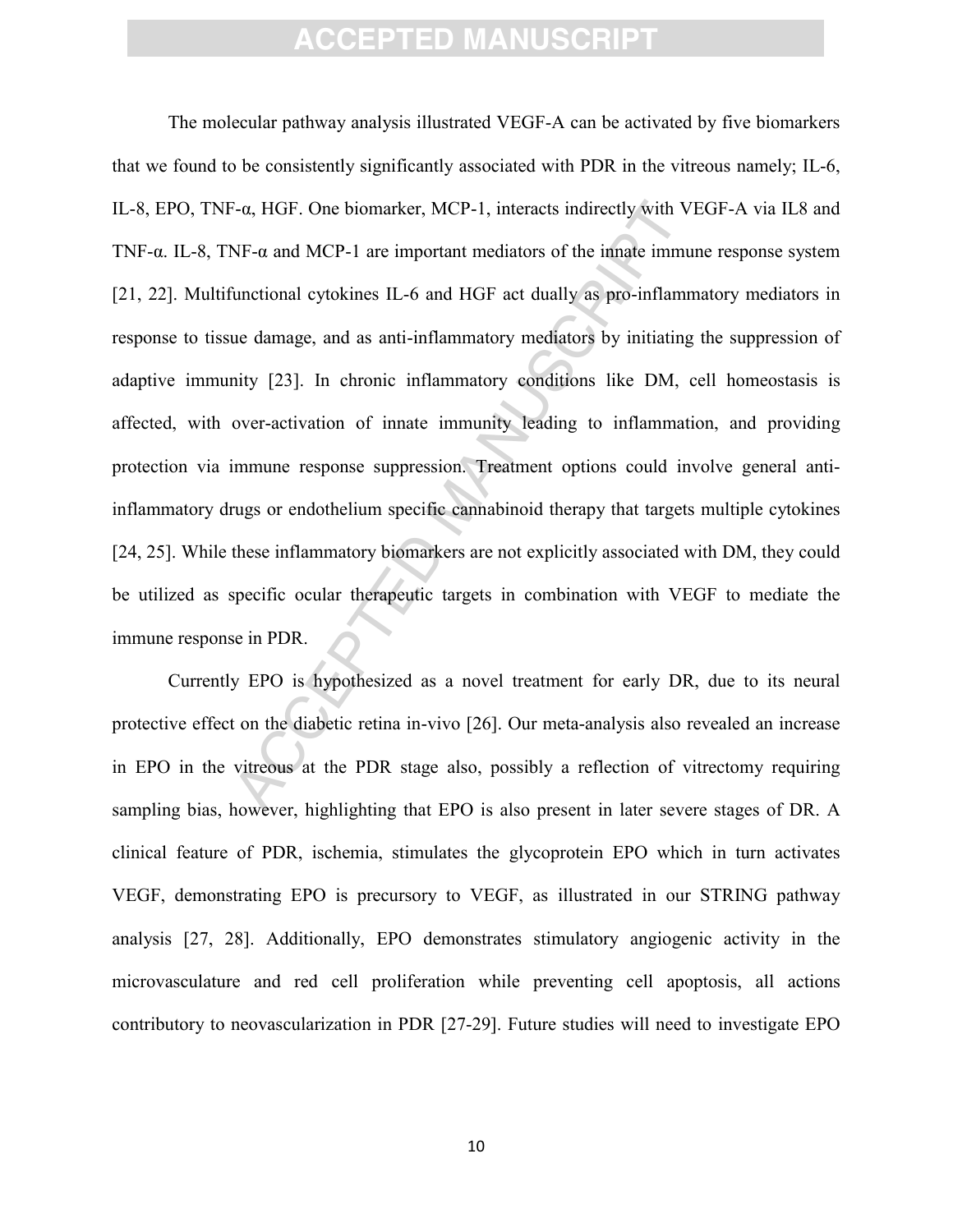optimization for early DR treatment, due its actions on VEGF and contribution to neovascularization in PDR.

an intriguing candidate as it is both inhibited by VEGF-<br>e vitreous of those with high levels of VEGF-A from I<br>on is most likely due to hyperglycemia and or insulin, and<br>nent manifestation of the diabetic state [30, 31]. ET-1 is an intriguing candidate as it is both inhibited by VEGF-A, and yet still over expressed in the vitreous of those with high levels of VEGF-A from PDR. In-vitro studies suggest activation is most likely due to hyperglycemia and or insulin, and an increase in ET-1 reflects a prominent manifestation of the diabetic state [30, 31]. ET-1 is a vasoconstrictor which also stimulates cell proliferation [32], thus could be considered a potential therapeutic candidate for PDR. However, it is the endothelial receptors (ET A and ET B) that are hypothesized to be protective for vascular structure [33, 34], suggesting targeting the receptor could be useful in PDR therapy. As recently recommended, future studies will need to prove selectivity for ET-1 in the microvasculature before receptor antagonists can be utilized for PDR treatment [\[35\]](#page-17-13).

NO has been shown by our meta-analysis to be significantly increased in the vitreous of patients with PDR. NO, similar to ET-1, is activated by hyperglycemia and influences blood flow within the microvasculature by functioning as a vasodilator [36, 37]. Low levels of NO are key to maintaining cell homeostasis, by regulating cell proliferation and survival [\[36,](#page-17-14) [38\]](#page-17-16). However, over expression of NO can be detrimental to retinal and endothelial cells leading to increased cell death and impaired proliferation [\[39,](#page-17-17) [40\]](#page-17-18). Recently, the NO donor drug has been trialed in endothelial progenitor cells from patients with T2DM to reverse the effects of high glucose on cell proliferation deregulation [\[41\]](#page-18-0). However, it has been suggested that for this to be an effective treatment of PDR, future studies would need to address how NO can be selectively reduced intraocularly without damaging the protective role of NO levels in the retina and endothelial cells [\[42\]](#page-18-1).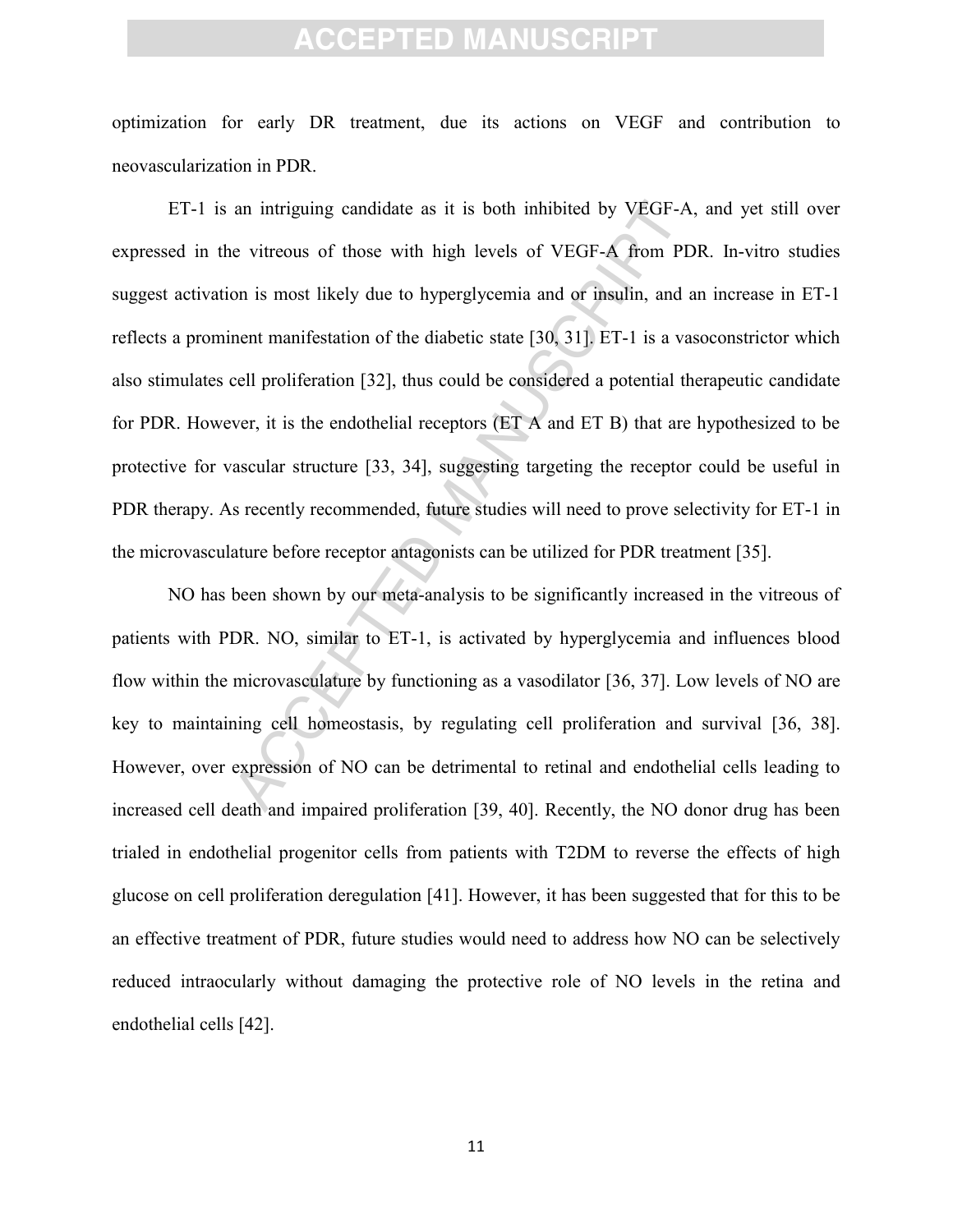We reveal that the PDR biomarker candidate PDGF-BB is consistently increased in the vitreous of patients with PDR. PDGF-BB has been attributed to be causal in neovascularization, a clinical feature of PDR [43]. This is supported by recent in vivo/in vitro trials and an initial clinical trial demonstrated the synergistic combination of anti-VEGF & anti-PDGF-BB reduced PDR response more than anti-VEGF alone [43, 44], suggesting anti-PDGF-BB could be used synergistically with anti-VEGF in future therapeutic treatment of PDR.

e of PDR [43]. This is supported by recent in vivo/in vitr<br>monstrated the synergistic combination of anti-VEGF & an<br>more than anti-VEGF alone [43, 44], suggesting anti-PDC<br>with anti-VEGF in future therapeutic treatment of We found increased levels of  $TNF-\alpha$  in the vitreous of those with PDR, however, as reflected by our KEGG pathway analysis, this polypeptide is up regulated in T1DM. An increase in TNF- $\alpha$  is most likely a reflection of the diabetic state in T1DM. TNF- $\alpha$  is an early inflammatory marker in response to hyperglycemia that has been suggested to be contributory to the clinical features of PDR; angiogenesis and neovascularization [45, 46]. Therefore, targeting TNF-α therapeutically could be beneficial for PDR. In a diabetic in vivo model TNF-α was shown to decrease in the retina in response to non-nucleoside adenosine kinase inhibitor that shows protective therapeutic value for DR, however it has yet to be systematically tested in a PDR model [\[47\]](#page-18-6).

TGF-β is considered a likely therapeutic target for PDR, and our meta-analysis showed considerably increased levels within the vitreous of those people with PDR [\[48\]](#page-18-7). TGF-β is a potent mediator of the inflammatory and immune response in the retina by mediating the blood retinal barrier and endothelial permeability. At adequate levels TGF-β is required to maintain microvasculature homeostasis [\[49-51\]](#page-18-8). Suggesting increased levels of TGF-β may play an important role in the breakdown of the blood retinal barrier and microvasculature dysfunction, as seen in PDR. Recent tests using stem cells from diabetic patients show that blocking TGF-β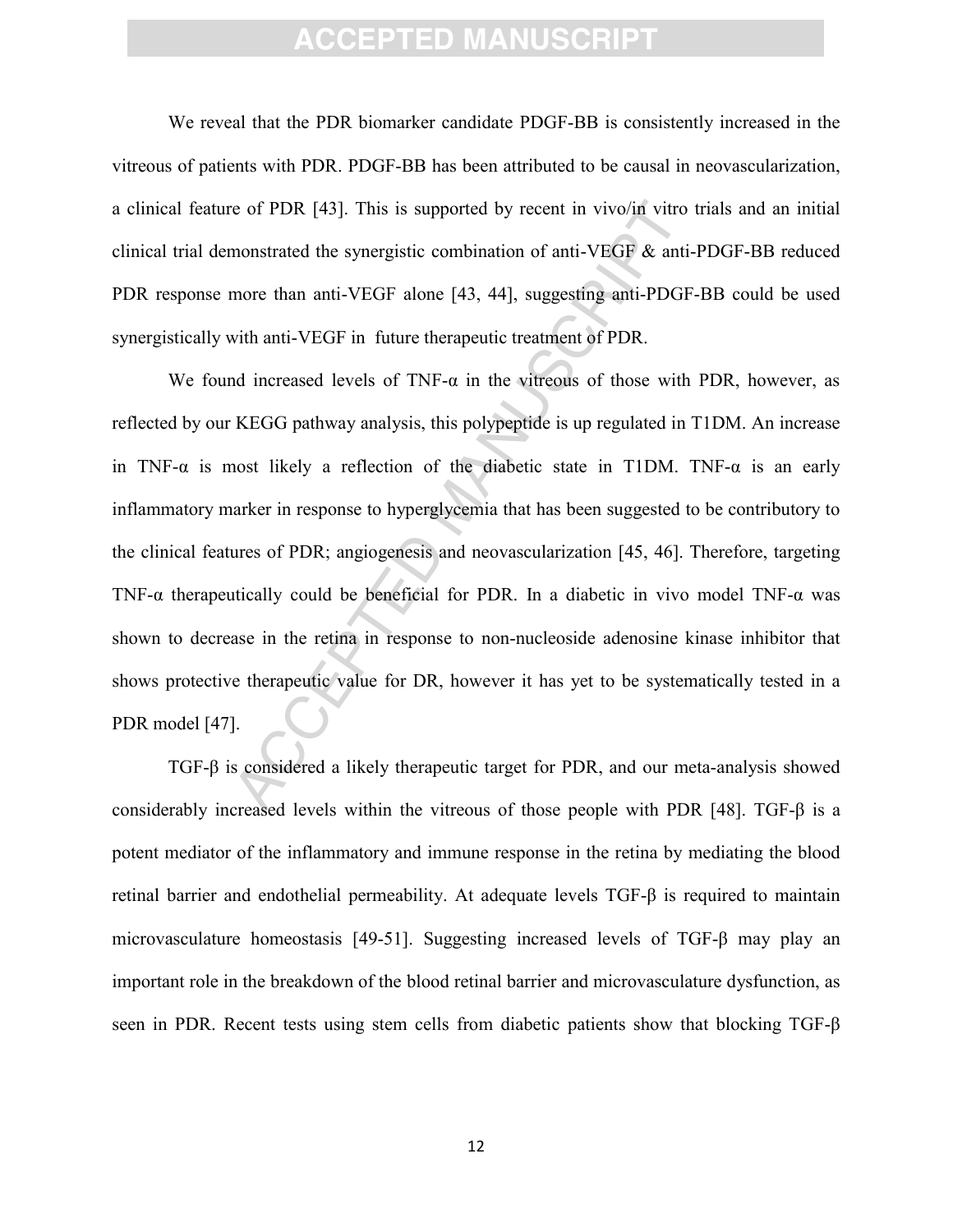enhances vessel repair, therefore, future potential PDR treatment may involve cell therapy [\[48,](#page-18-7) [52\]](#page-18-9).

a-analysis revealed PEDF is significantly decreased in the<br>and PDR. PEDF is part of the serine protease inhibitor su<br>uppress neovascularization, a clinical feature of PDR [53].<br>potential therapeutic inhibitor of vascular n Our meta-analysis revealed PEDF is significantly decreased in the vitreous of patients with both DME and PDR. PEDF is part of the serine protease inhibitor superfamily, which has been found to suppress neovascularization, a clinical feature of PDR [53]. Recently PEDF was suggested as a potential therapeutic inhibitor of vascular neovascularization in DR [\[54,](#page-18-11) [55\]](#page-18-12). In vivo models have shown intravitreal injection of PEDF reduces retinal neovascularization [\[56,](#page-18-13) [57\]](#page-18-14). Suggesting PEDF would be a good therapeutic candidate for PDR for its suppression of neovascularisation and possible benefits in relieving edema [53].

These exciting potential candidates for DR were found, along with VEGF to be involved in the cytokine-cytokine receptor interaction pathway via our KEGG analysis. This pathway aids to regulate angiogenesis, inflammation and immunosuppression, thus complementing the known PDR clinical features of inflammation; vasodilation, changes in microvasculature, leukocyte migration and edema [21-23]. The significant involvement of inflammatory cytokines and growth factors in the vitreous as documented across multiple studies adds further weight to the role of inflammation in PDR.

Limitations of this study include the inability to assess T1DM and T2DM separately as the majority of studies combined the DM subtypes. Indeed, future studies should consider separating T1DM and T2DM cohorts to ascertain biomarker differences between the DM subtypes. Further limitations arose from the non-DM vitrectomy controls; macular hole, epiretinal membrane or retinal detachment, utilized by studies, due to difficulty in vitreous sample acquisition from ocular healthy persons. Therefore, markers could reflect inflammation from DM and not be specific for the PDR, NPDR or DME phenotypes. Specifically, our KEGG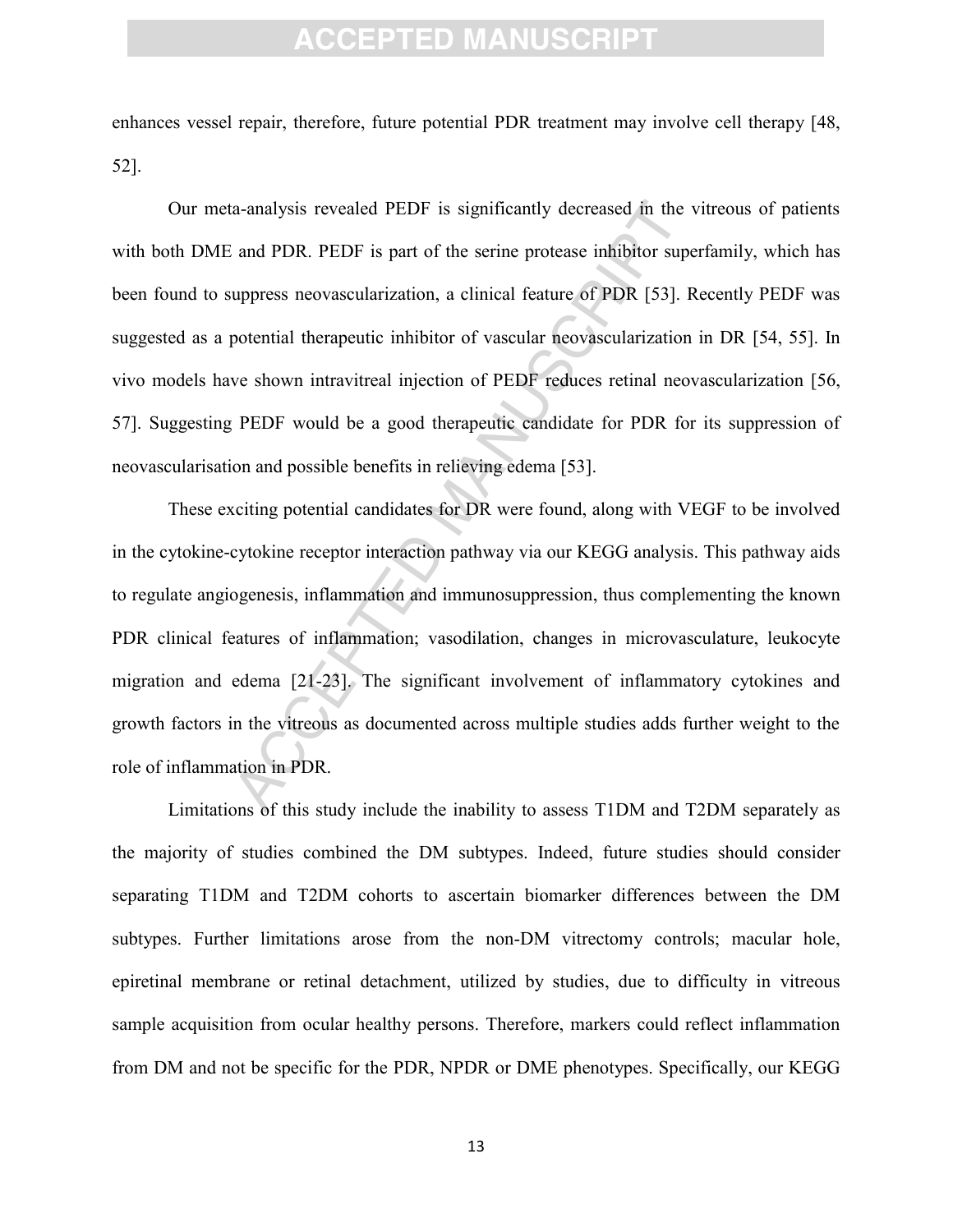pathway analysis identified that TNF-α is considered a marker of T1DM. Future studies could try to sample vitreous from diabetic controls. Anterior chamber sampling may also provide additional sampling potential for the early diabetic phenotypes in a less invasive manner. Nevertheless, results should not be dismissed as VEGF was identified with non-DM vitrectomy controls [\[7\]](#page-16-4). Indicating biomarkers elevated in the vitreous from DM and/or DR can provide insight into the functioning of the vitreous of those with diabetes and provide potential avenues for the clinical treatment of DR.

bling potential for the early diabetic phenotypes in a leads<br>sults should not be dismissed as VEGF was identified with<br>dicating biomarkers elevated in the vitreous from DM an<br>functioning of the vitreous of those with diabe Our previous meta-analysis on blood derived biomarkers in DR compared to diabetics without retinopathy found that significant biomarkers in the VEGF pathway can be detected in the plasma of those with PDR; ICAM-1 & VCAM-1 [58]. Of particular interest was our previous meta-analysis showed VEGF is at minor levels in the peripheral blood in PDR [58], indicating, the VEGF response in PDR may be primarily ocular specific, but the VEGF pathway markers are detectable systemically. It also appears cytokines present in the vitreous are not directly mirrored in the vascular system [22, 59].

In conclusion, the imperative search for additional biomarkers involved in the clinical manifestations of DR has revealed 11 biomarkers alternative to VEGF in the vitreous of patients with PDR. All should be considered as potential therapeutic candidates for PDR, however, four are currently viable therapeutic candidates that could be trialed alternatively to current anti-VEGF therapy for PDR; endothelial receptors (ET A and ET B), anti-PDGF-BB, blocking TGFβ using cell therapy and PEDF. Potentially the most effective therapies may utilize multiple candidates that work synergistically to alleviate the symptoms of PDR. Finally, the method of identifying candidate markers coupled with pathway analysis revealed multiple molecules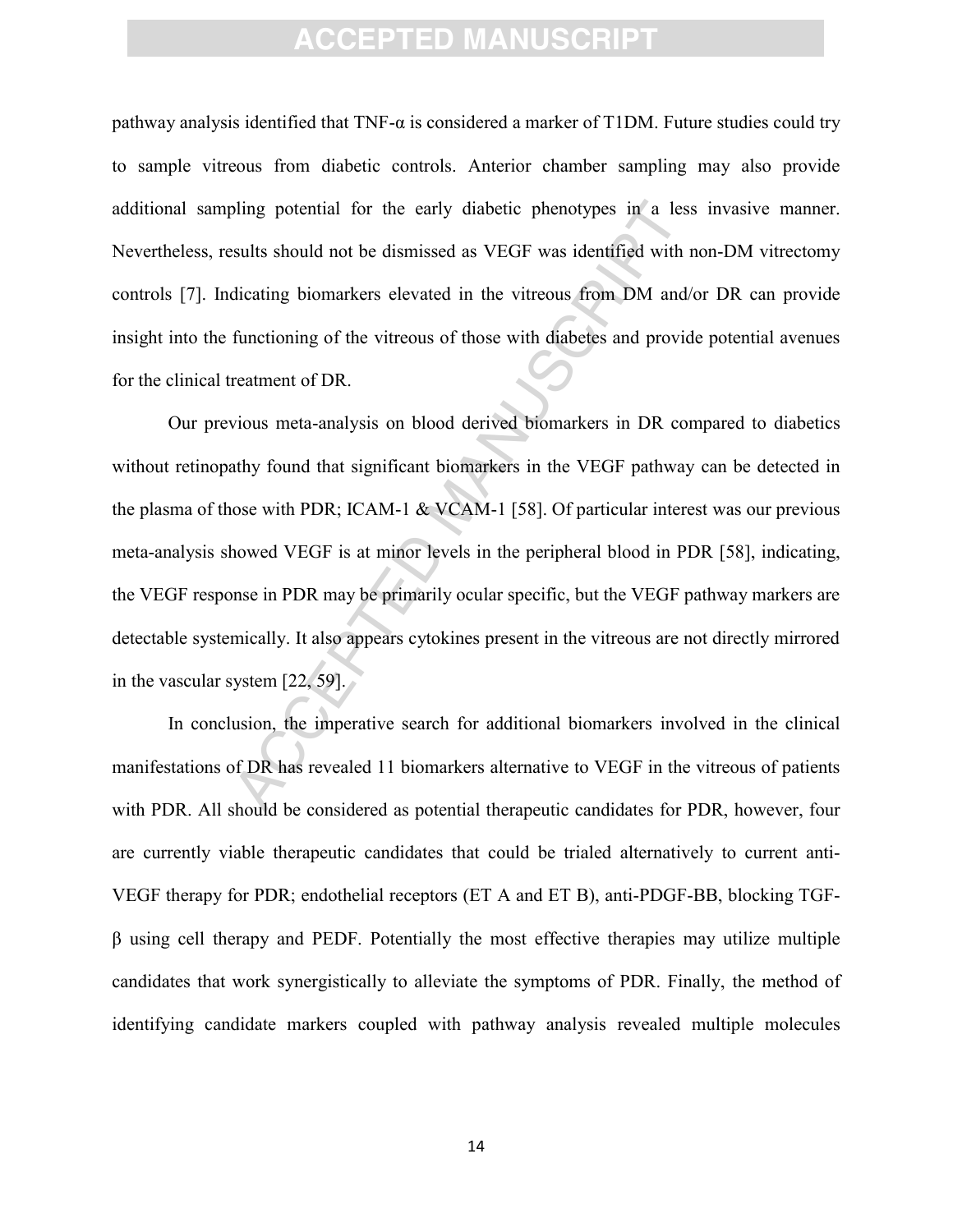involved in the underlying pathophysiological mechanisms in DR, and has progressed our understanding of the molecular interactions in the vitreous in the pathogenesis of DR.

#### **Acknowledgements**

The and PPC were involved in the concept and design of this<br>terature search, article collection, data extraction and pathw<br>I collected data from articles. AKM and PGS performed the<br>H AWH interpreted the data. AKM, PPC and AKM, JJW, AWH and PPC were involved in the concept and design of this study. AKM performed the literature search, article collection, data extraction and pathway analysis. HL in parallel to AKM collected data from articles. AKM and PGS performed the statistical analysis. AKM, PPC, and AWH interpreted the data. AKM, PPC and AWH wrote the initial draft. All authors critically revised and provided final approval of this manuscript.

This research was supported by the American Health Assistance Foundation, Pfizer Australia and National Health and Medical Research Council Centre for Clinical Research Excellence– Translational Clinical Research in Major Eye Diseases. AKM is supported by Australian National Health and Medical Research Council Postgraduate Scholarship. No authors of this paper have any competing interests related to this research.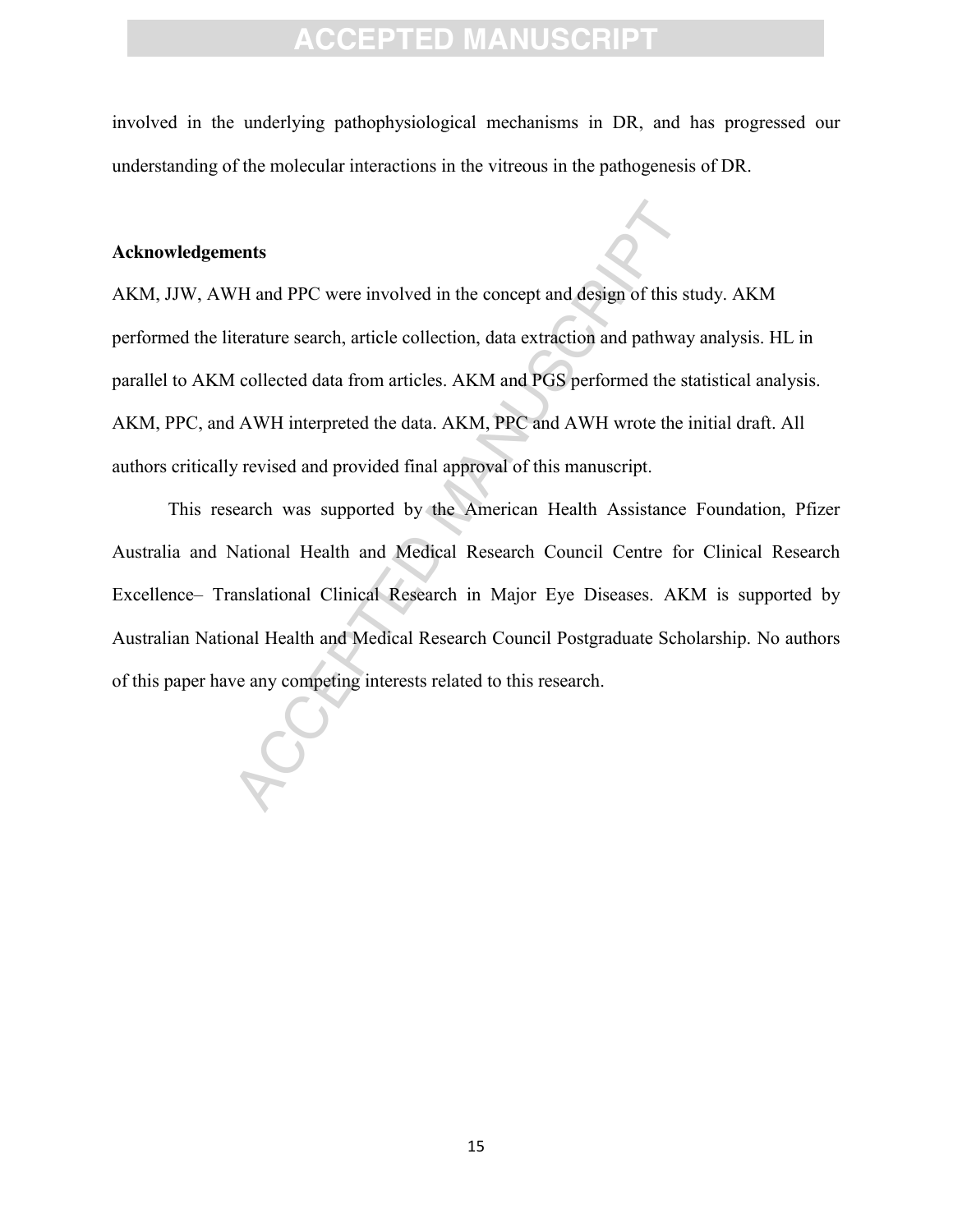#### **REFERENCES**

- <span id="page-16-0"></span>1. Yau, J.W., et al., *Global prevalence and major risk factors of diabetic retinopathy.* Diabetes Care, 2011. **35**(3): p. 556-64.
- <span id="page-16-1"></span>2. Shaw, J.E., R.A. Sicree, and P.Z. Zimmet, *Global estimates of the prevalence of diabetes for 2010 and 2030.* Diabetes Res Clin Pract, 2010. **87**(1): p. 4-14.
- <span id="page-16-2"></span>., R.A. Sicree, and P.Z. Zimmet, *Global estimates of the prevalen*<br>
b. Diabetes Res Clin Pract, 2010. **87**(1): p. 4-14.<br>
J. B., et al., *Projection of diabetic retinopathy and other majuth diabetes mellitus: United States* 3. Saaddine, J.B., et al., *Projection of diabetic retinopathy and other major eye diseases among people with diabetes mellitus: United States, 2005-2050.* Arch Ophthalmol, 2008. **126**(12): p. 1740-7.
- <span id="page-16-3"></span>4. Holman, R.R., et al., *10-year follow-up of intensive glucose control in type 2 diabetes.* N Engl J Med, 2008. **359**(15): p. 1577-89.
- 5. Stratton, I.M., et al., *UKPDS 50: risk factors for incidence and progression of retinopathy in Type II diabetes over 6 years from diagnosis.* Diabetologia, 2001. **44**(2): p. 156-63.
- 6. Zhang, L., et al., *Risk of developing retinopathy in Diabetes Control and Complications Trial type 1 diabetic patients with good or poor metabolic control.* Diabetes Care, 2001. **24**(7): p. 1275-9.
- <span id="page-16-4"></span>7. Aiello, L.P., et al., *Vascular endothelial growth factor in ocular fluid of patients with diabetic retinopathy and other retinal disorders.* N Engl J Med, 1994. **331**(22): p. 1480-7.
- <span id="page-16-5"></span>8. Wu, L., et al., *Twelve-month safety of intravitreal injections of bevacizumab (Avastin): results of the Pan-American Collaborative Retina Study Group (PACORES).* Graefes Arch Clin Exp Ophthalmol, 2008. **246**(1): p. 81-7.
- 9. Scappaticci, F.A., et al., *Arterial thromboembolic events in patients with metastatic carcinoma treated with chemotherapy and bevacizumab.* J Natl Cancer Inst, 2007. **99**(16): p. 1232-9.
- 10. Carneiro, A.M., et al., *Arterial thromboembolic events in patients with exudative age-related macular degeneration treated with intravitreal bevacizumab or ranibizumab.* Ophthalmologica. **225**(4): p. 211-21.
- 11. Arevalo, J.F., et al., *Tractional retinal detachment following intravitreal bevacizumab (Avastin) in patients with severe proliferative diabetic retinopathy.* Br J Ophthalmol, 2008. **92**(2): p. 213-6.
- <span id="page-16-8"></span>12. Nicholson, B.P. and A.P. Schachat, *A review of clinical trials of anti-VEGF agents for diabetic retinopathy.* Graefes Arch Clin Exp Ophthalmol, 2010. **248**(7): p. 915-30.
- <span id="page-16-6"></span>13. Dobrogowska, D.H., et al., *Increased blood-brain barrier permeability and endothelial abnormalities induced by vascular endothelial growth factor.* J Neurocytol, 1998. **27**(3): p. 163- 73.
- <span id="page-16-7"></span>14. Qaum, T., et al., *VEGF-initiated blood-retinal barrier breakdown in early diabetes.* Invest Ophthalmol Vis Sci, 2001. **42**(10): p. 2408-13.
- <span id="page-16-9"></span>15. Moher, D., et al., *Preferred reporting items for systematic reviews and meta-analyses: the PRISMA statement.* PLoS Med, 2009. **6**(7): p. e1000097.
- <span id="page-16-10"></span>16. DerSimonian, R. and R. Kacker, *Random-effects model for meta-analysis of clinical trials: an update.* Contemp Clin Trials, 2007. **28**(2): p. 105-14.
- 17. *Intravitreous anti- VEGF for diabetic retinopathy: hopes and fears for a new therapeutic strategy.* Diabetologia, 2007. **370**: p. 1667-1668.
- <span id="page-16-11"></span>18. Benjamin P. Nicholson and A.P. Schachat, *A review of clinical trials of anti-VEGF agents for diabetic retinopathy.* Graefe's Archive for Clinical and Experimental Ophthalmology, 2010. **248**(7): p. 915-930.
- <span id="page-16-12"></span>19. Kaiser, P., *Antivascular endothelial growth factor agents and their develop- ment: therapeutic implications in ocular disesases.* American Journal Ophthalmol, 2006. **142**: p. 660-668.
- <span id="page-16-13"></span>20. Bainbridge, J.W., et al., *Inhibition of retinal neovascularisation by gene transfer of soluble VEGF receptor sFlt-1.* Gene Therapy, 2002. **9**(5): p. 320-6.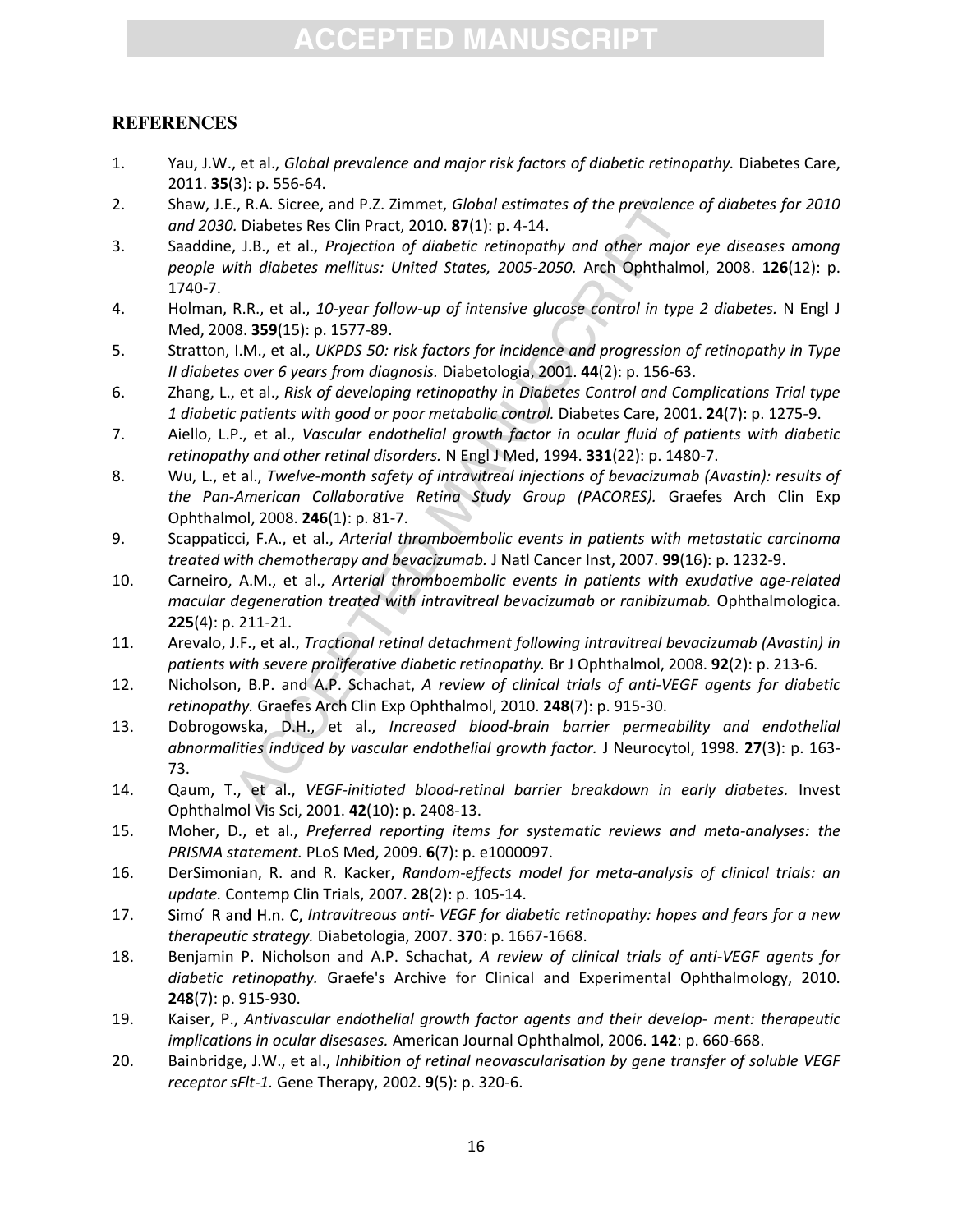- <span id="page-17-0"></span>21. Banu Turgut Ozturk, B.B., Hurkan Kerimoglu, Mehmet Okka, Umit Kamis, Kemal Gunduz, *Effect of serum cytokines and VEGF levels on diabetic retinopathy and macular thickness.* Molecular Vision, 2009. **15**: p. 1906-1914.
- <span id="page-17-1"></span>22. Kozlowski L, Z.I., Tokajuk P, Wojtukiewicz MZ, *Concentration of interleukin-6 (Il-6),interleukin-8 (Il-8) and interleukin-10 (Il-10)in blood serum of breast cancer patients.* Roczniki Akademii Medycznej w Biaymstoku, 2003. **48**: p. 82-84.
- <span id="page-17-2"></span>23. Jürgen Schellera, A.C., Dirk Schmidt-Arras, Stefan Rose-John,, *The pro- and anti-inflammatory properties of the cytokine interleukin-6.* Biochimica et Biophysica Acta (BBA) - Molecular Cell Research, 2011. **1813**(5): p. 878-888.
- <span id="page-17-3"></span>24. Nagarkatti, P., et al., *Cannabinoids as novel anti-inflammatory drugs.* Future Med Chem, 2009. **1**(7): p. 1333-49.
- <span id="page-17-5"></span><span id="page-17-4"></span>25. Barutta, F., et al., *Protective role of cannabinoid receptor type 2 in a mouse model of diabetic nephropathy.* Diabetes, 2011. **60**(9): p. 2386-96.
- *I* interleukin-10 (II-10)in blood serum of breast cancer paties<br>
ej w Biaymstoku, 2003. 48: p. 82-84.<br>
chellera, A.C., Dirk Schmidt-Arras, Stefan Rose-John, The pro-<br>
so f the cytokine interleukin-6. Biochimica et Biophy 26. Wang, Q., Gorbey, S., Pfister, F.,Höger, S., Dorn-Beineke, A., Krügel K., Berrone, E., Wu, L., Korff, T., Lin, J., Busch, S., Reichenbach, A., Feng, Y., Hammes H., *Long-term treatment with suberythropoietic Epo is vaso-and neuroprotective in experimental diabetic retinopathy* Cell Physiol Biochem, 2011. **27**(6): p. 769-782.
- <span id="page-17-6"></span>27. Watanabe, D., et al., *Erythropoietin as a retinal angiogenic factor in proliferative diabetic retinopathy.* N Engl J Med, 2005. **353**(8): p. 782-92.
- <span id="page-17-7"></span>28. Jelkmann, W., *Erythropoietin: structure, control of production, and function.* Physiol Rev, 1992. **72**(2): p. 449-89.
- 29. Romagnoli, C., et al., *Erythropoietin and retinopathy of prematurity.* Early Hum Dev, 2011. **87 Suppl 1**: p. S39-42.
- <span id="page-17-8"></span>30. Yamauchi, T., et al., *Enhanced secretion of endothelin-1 by elevated glucose levels from cultured bovine aortic endothelial cells.* FEBS Lett, 1990. **267**(1): p. 16-8.
- <span id="page-17-9"></span>31. Hattori, Y., et al., *Effect of glucose and insulin on immunoreactive endothelin-1 release from cultured porcine aortic endothelial cells.* Metabolism, 1991. **40**(2): p. 165-9.
- <span id="page-17-10"></span>32. Webb, M.L., & Meek, T.D., *Inhibitors of endothelin.* Medicinal Research Reviews, 1997. **17**(1): p. 17-67.
- <span id="page-17-11"></span>33. Sachidanandam, K., et al., *Evidence for vasculoprotective effects of ETB receptors in resistance artery remodeling in diabetes.* Diabetes, 2007. **56**(11): p. 2753-8.
- <span id="page-17-12"></span>34. Murakoshi, N., et al., *Vascular endothelin-B receptor system in vivo plays a favorable inhibitory role in vascular remodeling after injury revealed by endothelin-B receptor-knockout mice.* Circulation, 2002. **106**(15): p. 1991-8.
- <span id="page-17-13"></span>35. Ergul, A., *Endothelin-1 and diabetic complications: focus on the vasculature.* Pharmacol Res, 2011. **63**(6): p. 477-82.
- <span id="page-17-14"></span>36. Connell, P., et al., *Elevated glucose attenuates agonist- and flow-stimulated endothelial nitric oxide synthase activity in microvascular retinal endothelial cells.* Endothelium, 2007. **14**(1): p. 17- 24.
- <span id="page-17-15"></span>37. Cai, J. and M. Boulton, *The pathogenesis of diabetic retinopathy: old concepts and new questions.* Eye (Lond), 2002. **16**(3): p. 242-60.
- <span id="page-17-16"></span>38. Alderton, W.K., C.E. Cooper, and R.G. Knowles, *Nitric oxide synthases: structure, function and inhibition.* Biochem J, 2001. **357**(Pt 3): p. 593-615.
- <span id="page-17-17"></span>39. Tepper, O.M., et al., *Human endothelial progenitor cells from type II diabetics exhibit impaired proliferation, adhesion, and incorporation into vascular structures.* Circulation, 2002. **106**(22): p. 2781-6.
- <span id="page-17-18"></span>40. Napoli, C., et al., *Effects of Nitric Oxide on Cell Proliferation: Novel Insights.* J Am Coll Cardiol, 2013.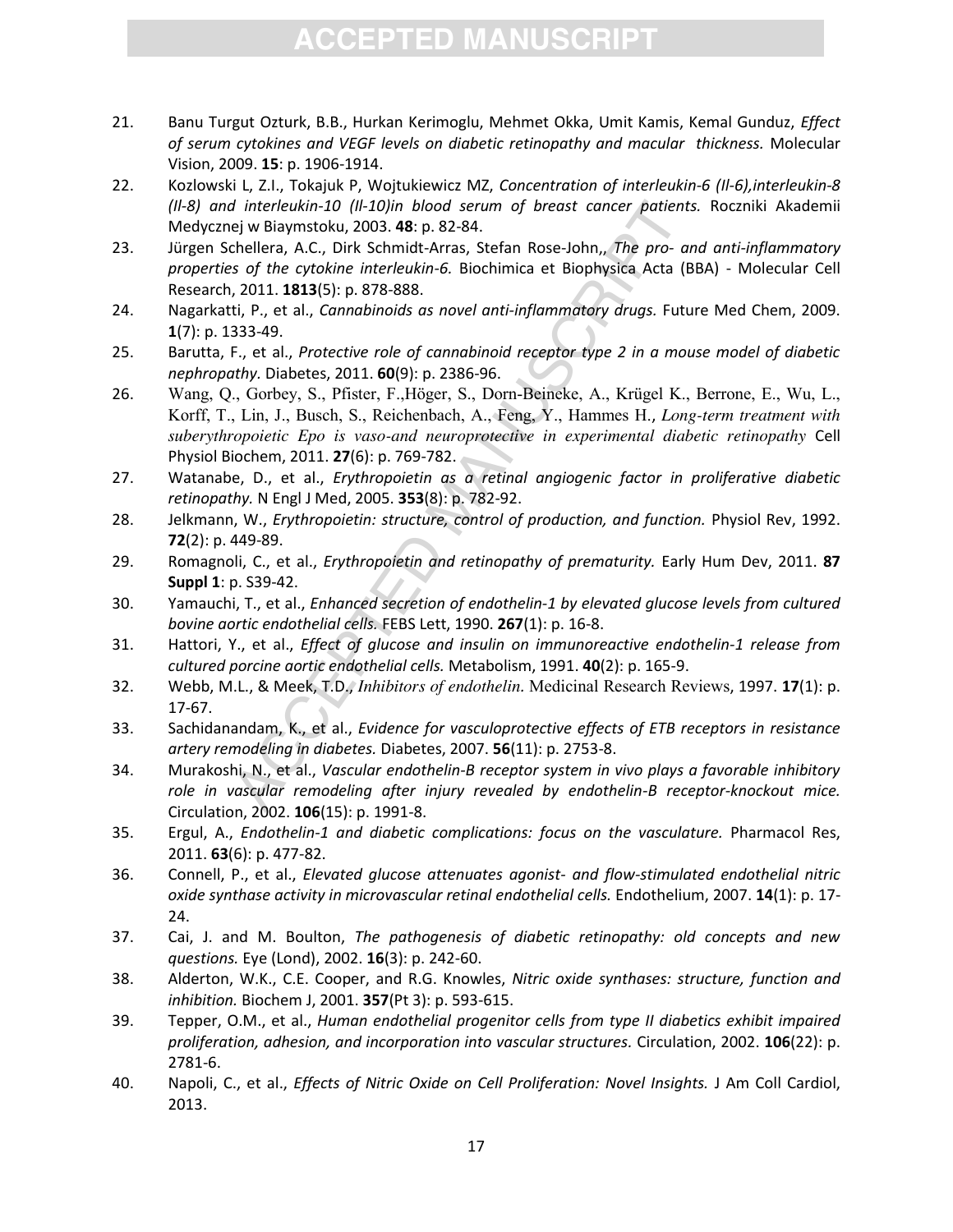- <span id="page-18-0"></span>41. Chen, Y.H., et al., *High glucose impairs early and late endothelial progenitor cells by modifying nitric oxide-related but not oxidative stress-mediated mechanisms.* Diabetes, 2007. **56**(6): p. 1559-68.
- <span id="page-18-1"></span>42. Giove, T.J., et al., *Increased neuronal nitric oxide synthase activity in retinal neurons in early diabetic retinopathy.* Mol Vis, 2009. **15**: p. 2249-58.
- <span id="page-18-3"></span><span id="page-18-2"></span>43. Mones, J., *Inhibiting VEGF and PDGF to Treat AMD.* Review of Ophthalmology, 2011. **11**(37).
- etinopathy. Mol Vis, 2009. 15: p. 2249-58.<br>
,, Inhibiting VEGF and PDGF to Treat AMD. Review of Ophthalmo, in thibiting VEGF and PDGF to Treat AMD. Review of Ophthalmo, in U., D. N. Cheung E, Bradley J, Nishijima K, Robins 44. Jo N, M.C., Ju M, Cheung E, Bradley J, Nishijima K, Robinson GS, Adamis AP, Shima DT., *Inhibition of platelet-derived growth factor B signaling enhances the efficacy of anti-vascular endothelial growth factor therapy in multiple models of ocular neovascularization.* Am J Pathol., 2006. **168**(6): p. 2036-2053.
- <span id="page-18-4"></span>45. Kern, T.S. and A.J. Barber, *Retinal ganglion cells in diabetes.* J Physiol, 2008. **586**(Pt 18): p. 4401- 8.
- <span id="page-18-5"></span>46. Joussen, A.M., et al., *TNF-alpha mediated apoptosis plays an important role in the development of early diabetic retinopathy and long-term histopathological alterations.* Mol Vis, 2009. **15**: p. 1418-28.
- <span id="page-18-6"></span>47. Elsherbiny, N.M. and M.M. Al-Gayyar, *Adenosine receptors: new therapeutic targets for inflammation in diabetic nephropathy.* Inflamm Allergy Drug Targets, 2013. **12**(3): p. 153-61.
- <span id="page-18-7"></span>48. Mendel, T.A., et al., *Pericytes Derived from Adipose-Derived Stem Cells Protect against Retinal Vasculopathy.* PLoS One, 2013. **8**(5): p. e65691.
- <span id="page-18-8"></span>49. Walshe, T.E., et al., *TGF-beta is required for vascular barrier function, endothelial survival and homeostasis of the adult microvasculature.* PLoS One, 2009. **4**(4): p. e5149.
- 50. Ten Dijke, P. and H.M. Arthur, *Extracellular control of TGFbeta signalling in vascular development and disease.* Nat Rev Mol Cell Biol, 2007. **8**(11): p. 857-69.
- 51. Hirschi, K.K., S.A. Rohovsky, and P.A. D'Amore, *PDGF, TGF-beta, and heterotypic cell-cell interactions mediate endothelial cell-induced recruitment of 10T1/2 cells and their differentiation to a smooth muscle fate.* J Cell Biol, 1998. **141**(3): p. 805-14.
- <span id="page-18-9"></span>52. Smith, L.E., et al., *Oxygen-induced retinopathy in the mouse.* Invest Ophthalmol Vis Sci, 1994. **35**(1): p. 101-11.
- <span id="page-18-10"></span>53. Park, K., et al., *Overexpression of pigment epithelium-derived factor inhibits retinal inflammation and neovascularization.* Am J Pathol, 2011. **178**(2): p. 688-98.
- <span id="page-18-11"></span>54. Haurigot, V., et al., *Long-term retinal PEDF overexpression prevents neovascularization in a murine adult model of retinopathy.* PLoS One, 2012. **7**(7): p. e41511.
- <span id="page-18-12"></span>55. Longeras, R., et al., *A PEDF-derived peptide inhibits retinal neovascularization and blocks mobilization of bone marrow-derived endothelial progenitor cells.* Exp Diabetes Res, 2011. **2012**: p. 518426.
- <span id="page-18-13"></span>56. Mori, K., et al., *AAV-mediated gene transfer of pigment epithelium-derived factor inhibits choroidal neovascularization.* Invest Ophthalmol Vis Sci, 2002. **43**(6): p. 1994-2000.
- <span id="page-18-14"></span>57. Stellmach, V., et al., *Prevention of ischemia-induced retinopathy by the natural ocular antiangiogenic agent pigment epithelium-derived factor.* Proc Natl Acad Sci U S A, 2001. **98**(5): p. 2593-7.
- 58. Annie K McAuley, P.G.S., Paul P Connell, Jie Jin Wang, Mohamed Dirani, Ecosse Lamoureux& Alex W Hewitt, *Circulating biomarkers of diabetic retinopathy: a systematic review and metaanalysis.* Diabetes Management, 2012. **2**(2): p. 157-169.
- <span id="page-18-15"></span>59. Sripa B, T.B., Mairiang E, Laha T, Kaewkes S, Sithithaworn P, Periago MV, Bhudhisawasdi V, Yonglitthipagon P, Mulvenna J, Brindley PJ, Loukas A, Bethony JM., *Elevated plasma IL-6 associates with increased risk of advanced fibrosis and cholangiocarcinoma in individuals infected by Opisthorchis viverrini.* PLoS Negl Trop Dis., 2012. **6**(5).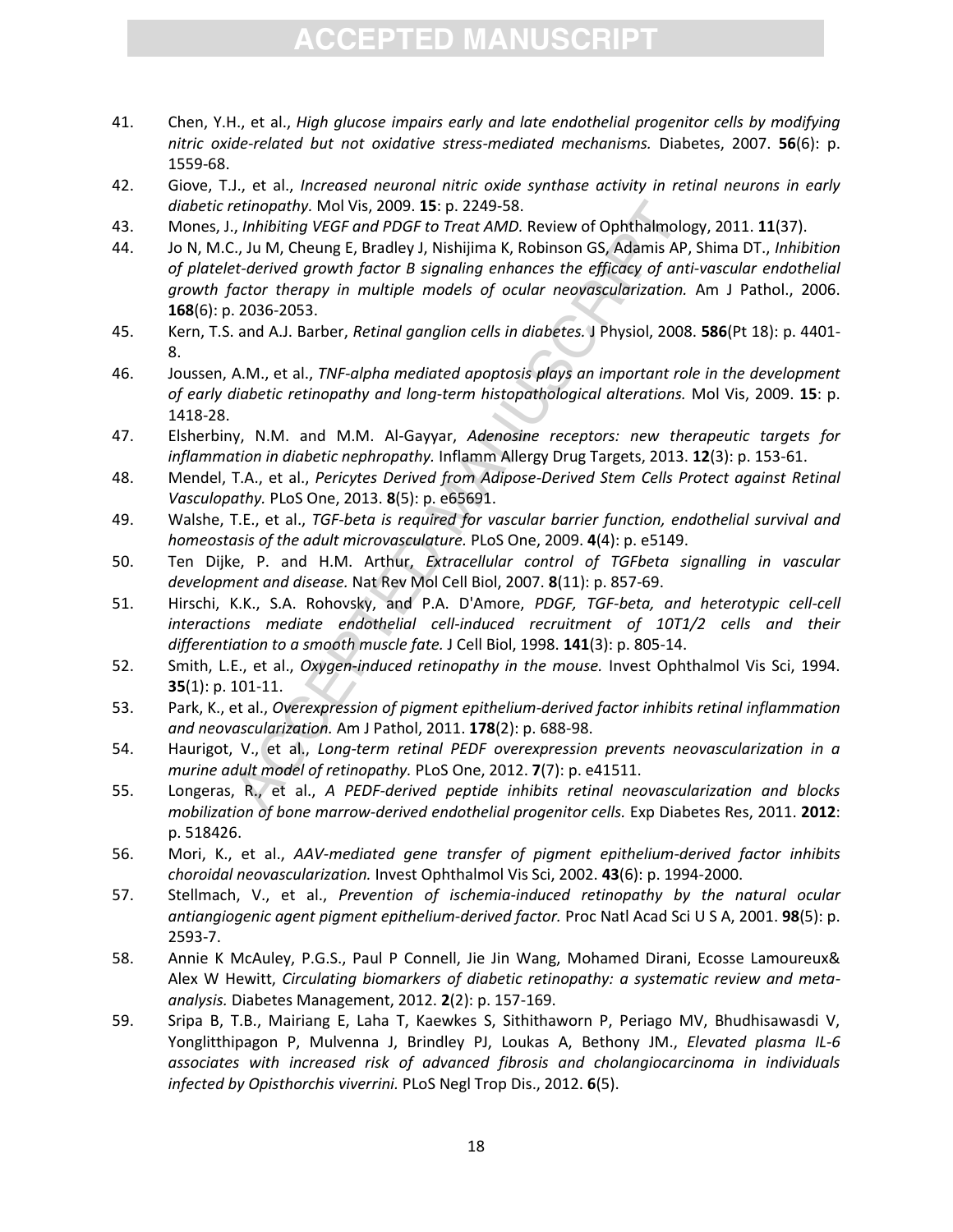| <b>Biomarker</b> | DM type           | <b>DR</b><br>type | <b>Control type</b> | <b>Number of</b><br>studies | Number of<br>cases | <b>Number of</b><br>controls | <b>Direction of change</b> | p-value                |
|------------------|-------------------|-------------------|---------------------|-----------------------------|--------------------|------------------------------|----------------------------|------------------------|
| <b>VEGF</b>      | T1DM & T2DM       | <b>PDR</b>        | Non diabetic‡       | 33                          | 940                | 669                          | Increased in PDR           | $1.16 \times 10^{-51}$ |
| $IL-8$           | T1DM & T2DM       | <b>PDR</b>        | Non diabetic:       | $\overline{4}$              | 150                | 68                           | Increased in PDR           | $8.58 \times 10^{-12}$ |
| $IL-6$           | T1DM & T2DM       | <b>PDR</b>        | Non diabetic:       | 6                           | 291                | 147                          | Increased in PDR           | $1.73 \times 10^{-9}$  |
| <b>HGF</b>       | T1DM & T2DM       | <b>PDR</b>        | Non diabetic:       | $\mathfrak{S}$              | 149                | 65                           | Decreased in PDR           | $1.11 \times 10^{-09}$ |
| <b>EPO</b>       | T1DM & T2DM       | <b>PDR</b>        | Non diabetic:       | $\mathfrak{Z}$              | 144                | 99                           | Increased in PDR           | $1.89x10^{-6}$         |
| PDGF-BB          | T1DM & T2DM       | <b>PDR</b>        | Non diabetic#       | 4                           | 147                | 63                           | Increased in PDR           | $1.48 \times 10^{-5}$  |
| NO               | T1DM & T2DM       | <b>PDR</b>        | Non diabetic‡       | 3 <sup>1</sup>              | 40                 | 32                           | Increased in PDR           | $1.00 \times 10^{-5}$  |
| <b>PEDF</b>      | T1DM & T2DM       | <b>PDR</b>        | Non diabetic‡       |                             | 77                 | 51                           | Decreased in PDR           | $1.00 \times 10^{-5}$  |
| $ET-1$           | T1DM & T2DM       | <b>PDR</b>        | Non diabetic‡       | $\overline{3}$              | 42                 | 40                           | Increased in PDR           | $1.00 \times 10^{-5}$  |
| MCP-1            | T1DM & T2DM       | <b>PDR</b>        | Non diabetic:       | $\mathfrak{Z}$              | 101                | 48                           | Increased in PDR           | $2.00 \times 10^{-5}$  |
| $TGF-\beta$      | T1DM & T2DM       | <b>PDR</b>        | Non diabetic†       | $\overline{3}$              | 69                 | 37                           | Increased in PDR           | 0.002                  |
| TNF- $\alpha$    | T1DM & T2DM       | <b>PDR</b>        | Non diabetic:       | $\overline{4}$              | 156                | 73                           | Increased in PDR           | 0.03                   |
| <b>VEGF</b>      | T <sub>2</sub> DM | <b>PDR</b>        | Non diabetic:       | $\mathfrak{Z}$              | 129                | 82                           | Increased in PDR           | $3.47x10^{-9}$         |
| <b>VEGF</b>      | T1DM & T2DM       | <b>NPDR</b>       | Non diabetic:       | $\mathfrak{Z}$              | 52                 | 46                           | Increased in NPDR          | 0.65                   |
| <b>PEDF</b>      | T1DM & T2DM       | <b>DME</b>        | Non diabetic:       | 3                           | 103                | 32                           | Decreased in DME           | $1.13x10^{-9}$         |

#### **Table 1. Vitreous biomarkers in association with PDR, NPDR and DME.**

‡ Non diabetic mellitus control type defined as studies that included non diabetic mellitus patients whom underwent vitrectomy; macular hole, epiretinal membrane or retinal detachment.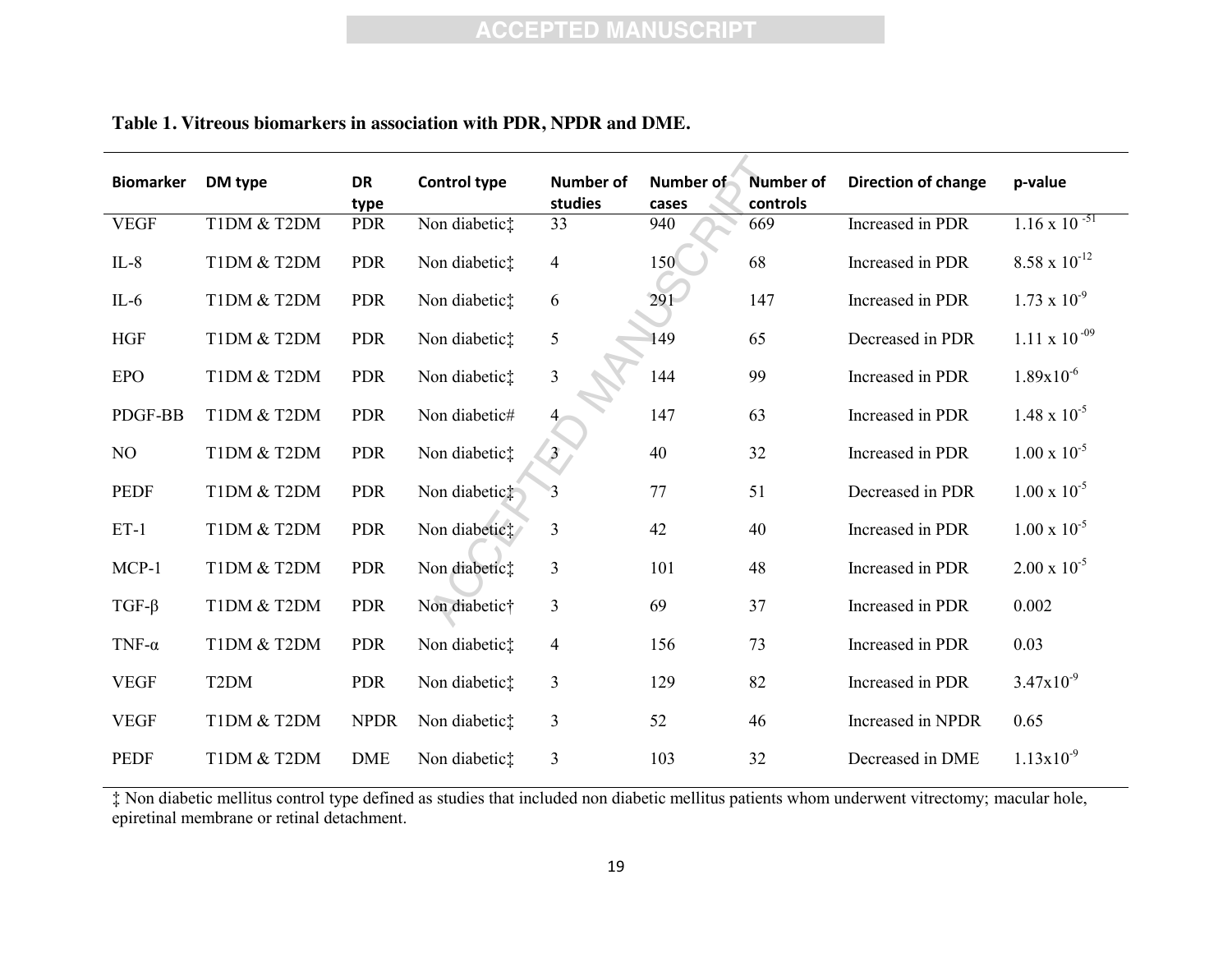# Non diabetic; MH, ERM, retinopathy † Non diabetic; vitrectomy (ERM, MH) and cadaver

Abbreviations: T1DM: type 1 diabetes mellitus, T2DM: type 2 diabetes mellitus, VEGF: vascular endothelial growth factor; IL-8: interleukin-8, IL-6: interleukin-6; HGF: Hepatocyte growth factor, EPO: erythropoietin, PDGF-BB: platelet-derived growth factor BB chain, NO: nitric oxide, PEDF: pigment epithelium-derived factor, ET-1: endothelin-1, MCP: Monocyte chemotactic protein 1, TGF-β: transforming growth factor beta 1, TNF-α: tumor necrosis factor-alpha.

Accepted Manuscript Cheminal Accepted Manuscript Cheminal Accepted Manuscript Cheminal Accepted Manuscript Cheminal Accepted Manuscript Cheminal Accepted Manuscript Cheminal Accepted Manuscript Cheminal Accepted Manuscript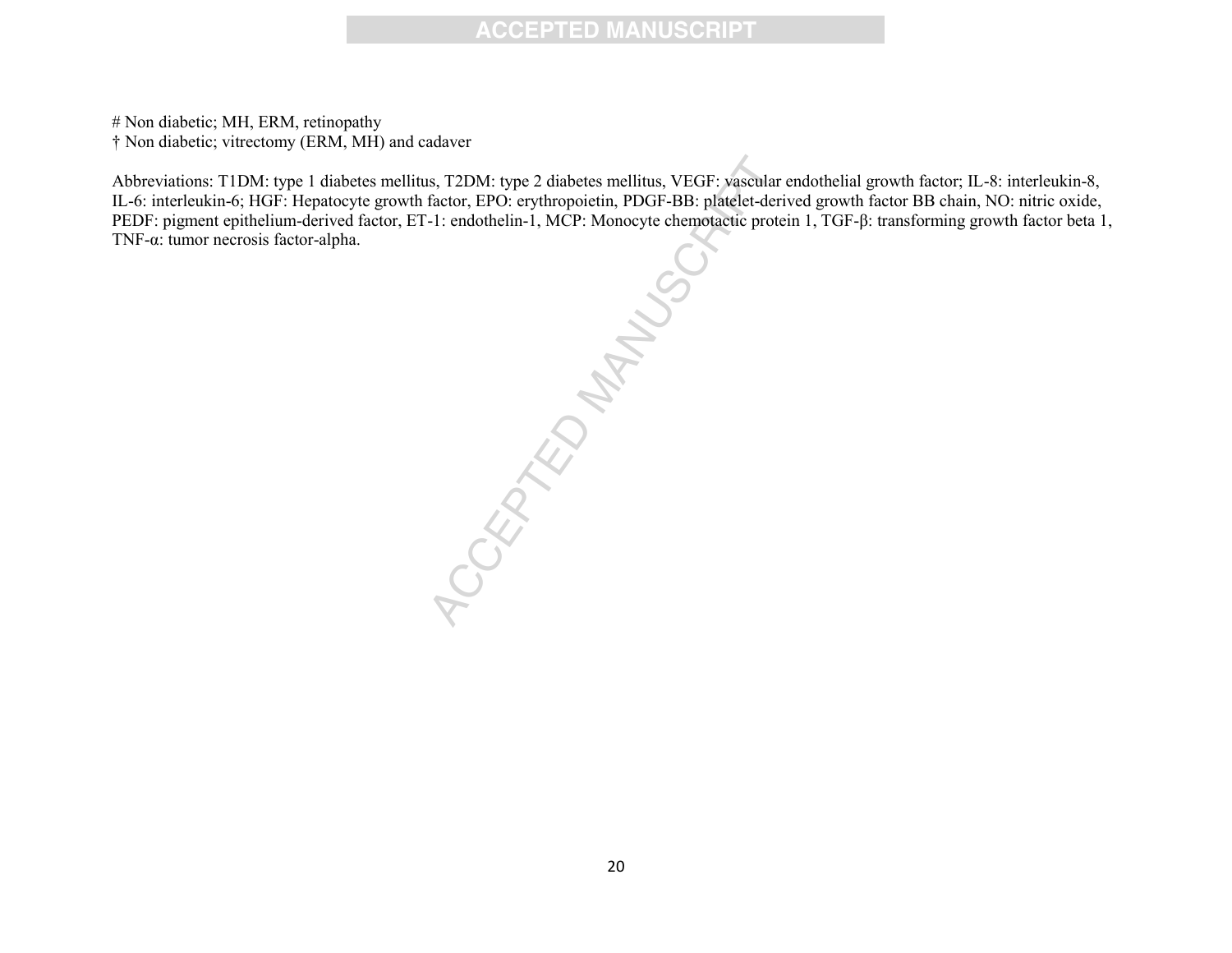#### **Figure 1. Flow Diagram of Study Selection Process**

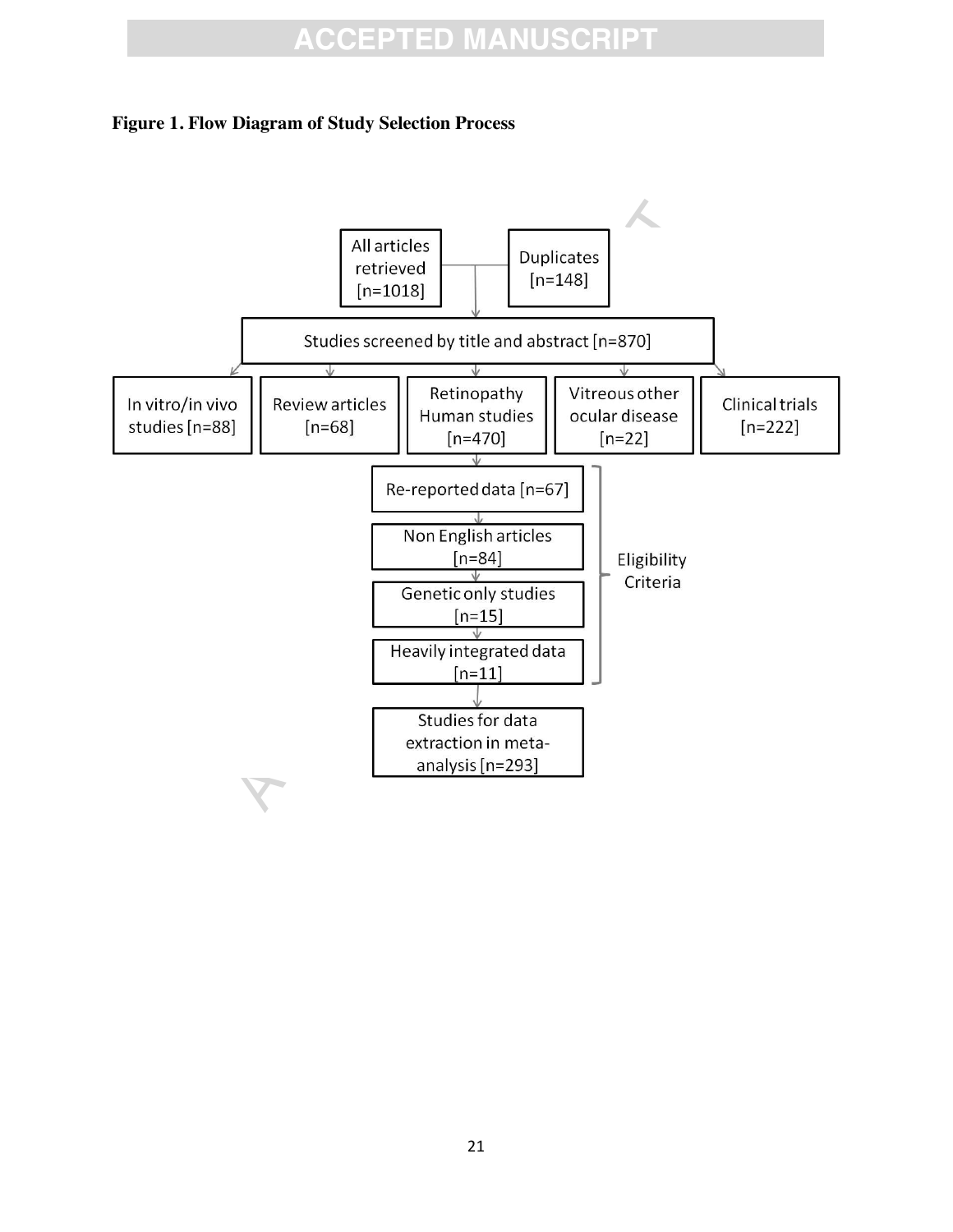